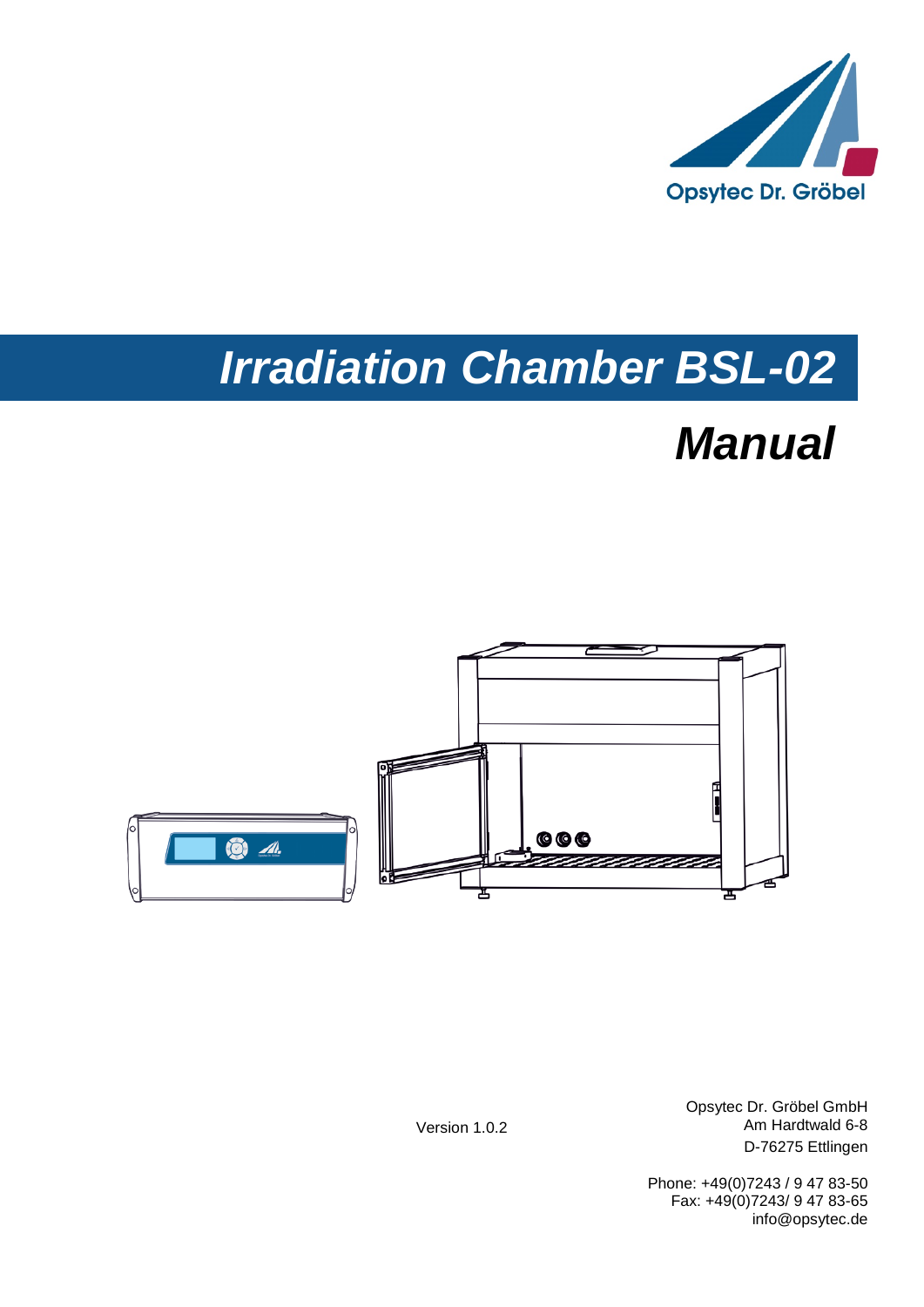#### **Table of Contents**  $\overline{1}$

| 1            |     |       |  |  |  |  |  |
|--------------|-----|-------|--|--|--|--|--|
| $\mathbf{2}$ |     |       |  |  |  |  |  |
| 3            |     |       |  |  |  |  |  |
| 4            |     |       |  |  |  |  |  |
| 5            |     |       |  |  |  |  |  |
|              | 5.1 |       |  |  |  |  |  |
|              | 5.2 |       |  |  |  |  |  |
|              | 5.3 |       |  |  |  |  |  |
|              | 5.4 |       |  |  |  |  |  |
|              | 5.5 |       |  |  |  |  |  |
|              | 5.6 |       |  |  |  |  |  |
|              | 5.7 |       |  |  |  |  |  |
|              |     | 5.7.1 |  |  |  |  |  |
|              |     | 5.7.2 |  |  |  |  |  |
|              |     | 5.7.3 |  |  |  |  |  |
| 6            |     |       |  |  |  |  |  |
|              | 6.1 |       |  |  |  |  |  |
|              | 6.2 |       |  |  |  |  |  |
|              |     | 6.2.1 |  |  |  |  |  |
|              |     | 6.2.2 |  |  |  |  |  |
|              |     | 6.2.3 |  |  |  |  |  |
|              |     | 6.2.4 |  |  |  |  |  |
|              |     | 6.2.5 |  |  |  |  |  |
|              |     | 6.2.6 |  |  |  |  |  |
|              |     | 6.2.7 |  |  |  |  |  |
|              | 6.3 |       |  |  |  |  |  |
|              | 6.4 |       |  |  |  |  |  |
|              |     | 6.4.1 |  |  |  |  |  |
|              |     | 6.4.2 |  |  |  |  |  |
|              |     | 6.4.3 |  |  |  |  |  |
|              |     | 6.4.4 |  |  |  |  |  |
|              |     | 6.4.5 |  |  |  |  |  |
|              | 6.5 |       |  |  |  |  |  |
|              |     | 6.5.1 |  |  |  |  |  |
|              |     | 6.5.2 |  |  |  |  |  |
|              |     | 6.5.3 |  |  |  |  |  |
| 7            |     |       |  |  |  |  |  |
|              | 7.1 |       |  |  |  |  |  |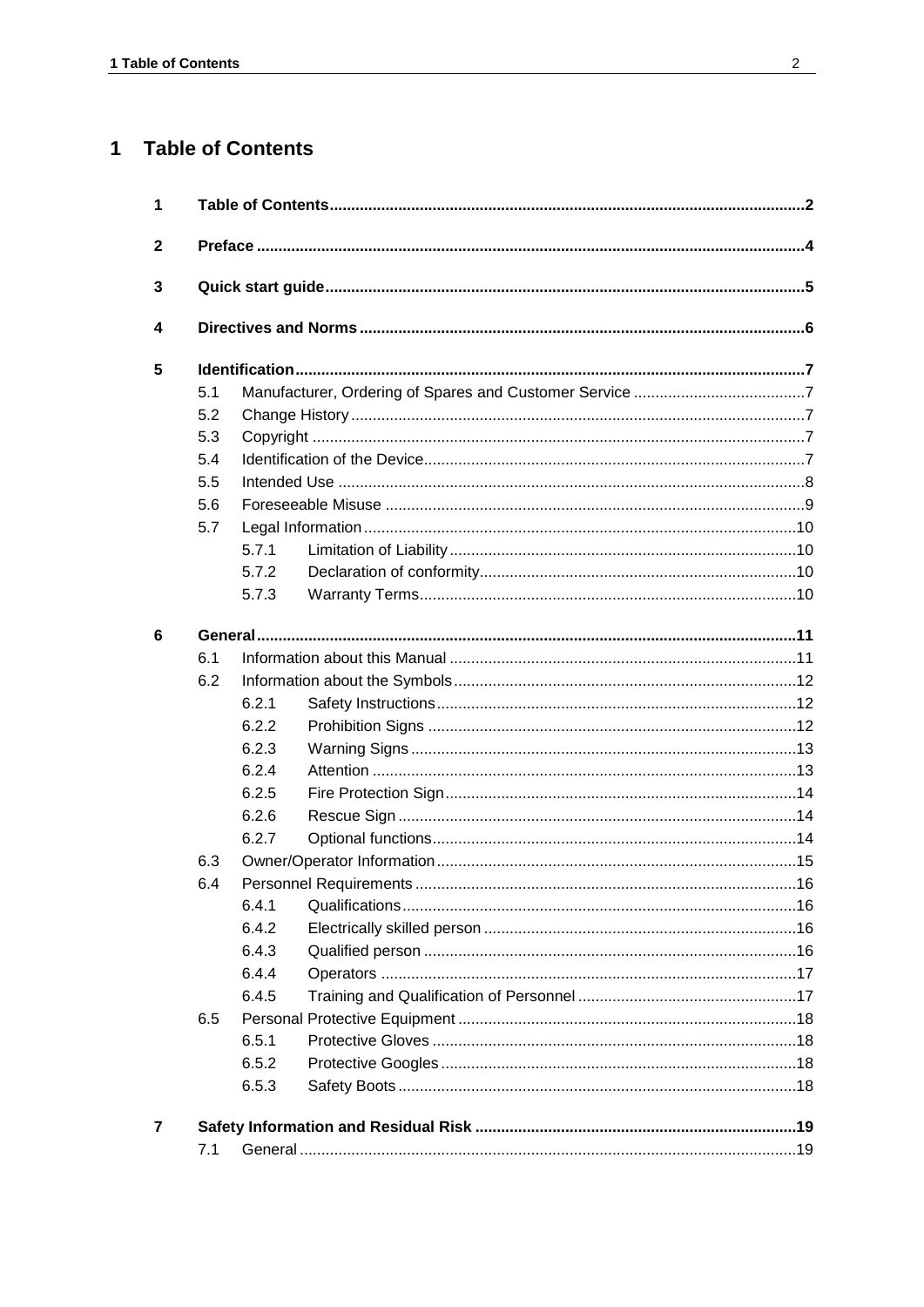|    | 7.2  |        |                                                            |  |
|----|------|--------|------------------------------------------------------------|--|
|    | 7.3  |        |                                                            |  |
|    | 7.4  |        |                                                            |  |
| 8  |      |        |                                                            |  |
| 9  |      |        |                                                            |  |
| 10 |      |        |                                                            |  |
| 11 |      |        |                                                            |  |
|    | 11.1 |        |                                                            |  |
|    |      | 11.1.1 |                                                            |  |
|    |      | 11.1.2 |                                                            |  |
|    |      | 11.1.3 |                                                            |  |
|    | 11.2 |        |                                                            |  |
|    | 11.3 |        |                                                            |  |
|    | 11.4 |        |                                                            |  |
|    | 11.5 |        |                                                            |  |
|    |      | 11.5.1 |                                                            |  |
|    |      | 11.5.2 |                                                            |  |
|    |      | 11.5.3 |                                                            |  |
|    | 11.6 |        |                                                            |  |
|    |      | 11.6.1 |                                                            |  |
|    |      | 11.6.2 |                                                            |  |
|    |      | 11.6.3 | Upper and lower limit / Calibration each spectral range*37 |  |
|    |      | 11.6.4 |                                                            |  |
| 12 |      |        |                                                            |  |
| 13 |      |        |                                                            |  |
| 14 |      |        |                                                            |  |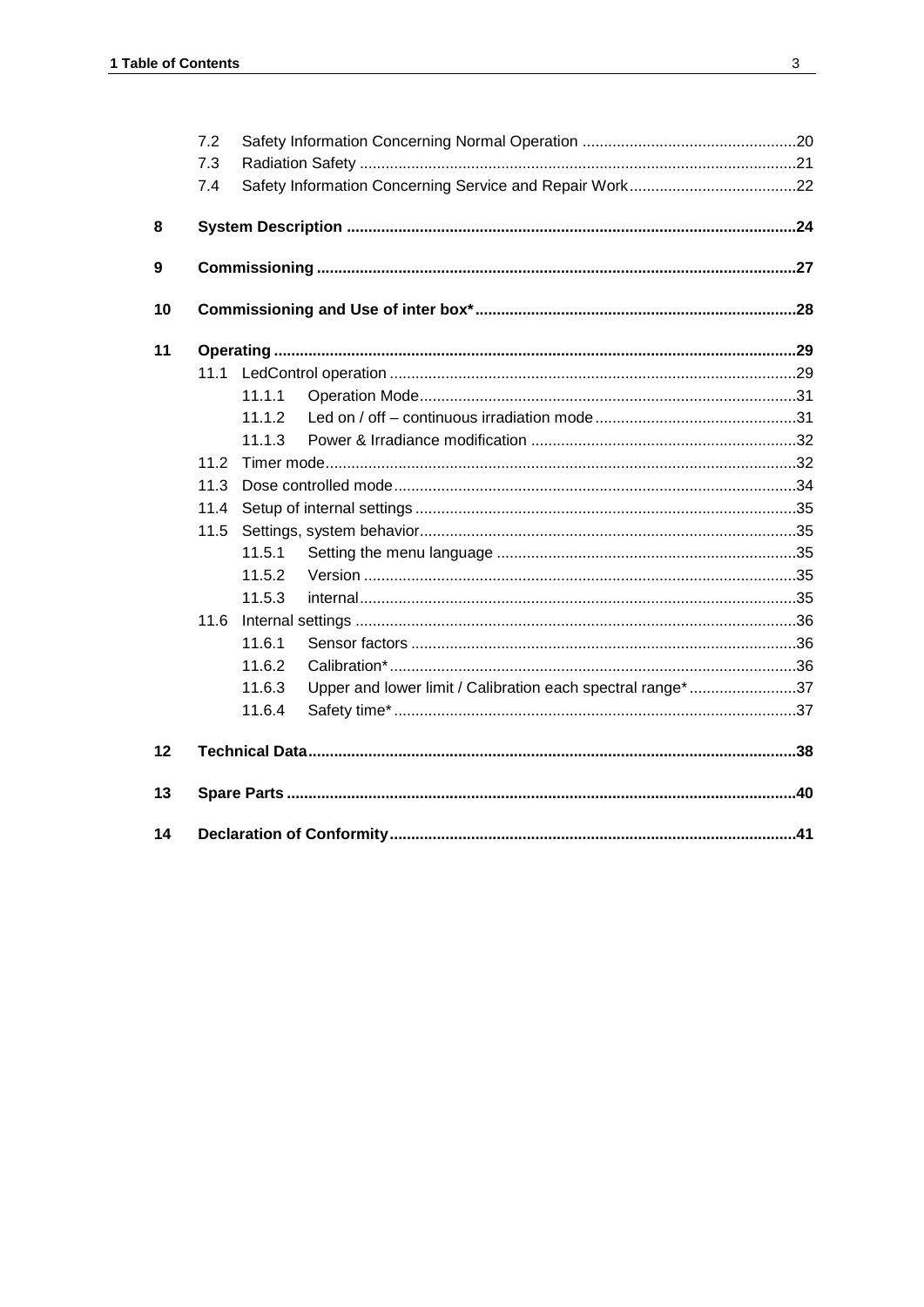## **2 Preface**

Dear Customer!

Thank you for choosing a product manufactured by us!

Please take your time to read this manual carefully. Please pay special attention to the safety instructions.

This is the condition for safe handling and safe operation of the system and its components.

If you have any questions that you do not find answered in this manual, please call us and we will be pleased to assist you. In addition, we always welcome any suggestions or proposals for improvement.

Our products undergo constant advanced development; therefore there may be minor differences between your system and the illustrations given in this Operating Manual.

© 2019 Opsytec Dr. Gröbel GmbH Am Hardtwald 6-8 D – 76275 Ettlingen Tel.: +49(0)7243 / 9 47 83-50 Fax: +49(0)7243 / 9 47 83-65 info@opsytec.de

All rights reserved. Re-printing, also extracts, only permitted with written consent of Opsytec Dr. Gröbel GmbH.

This is a translation of the original operating manual.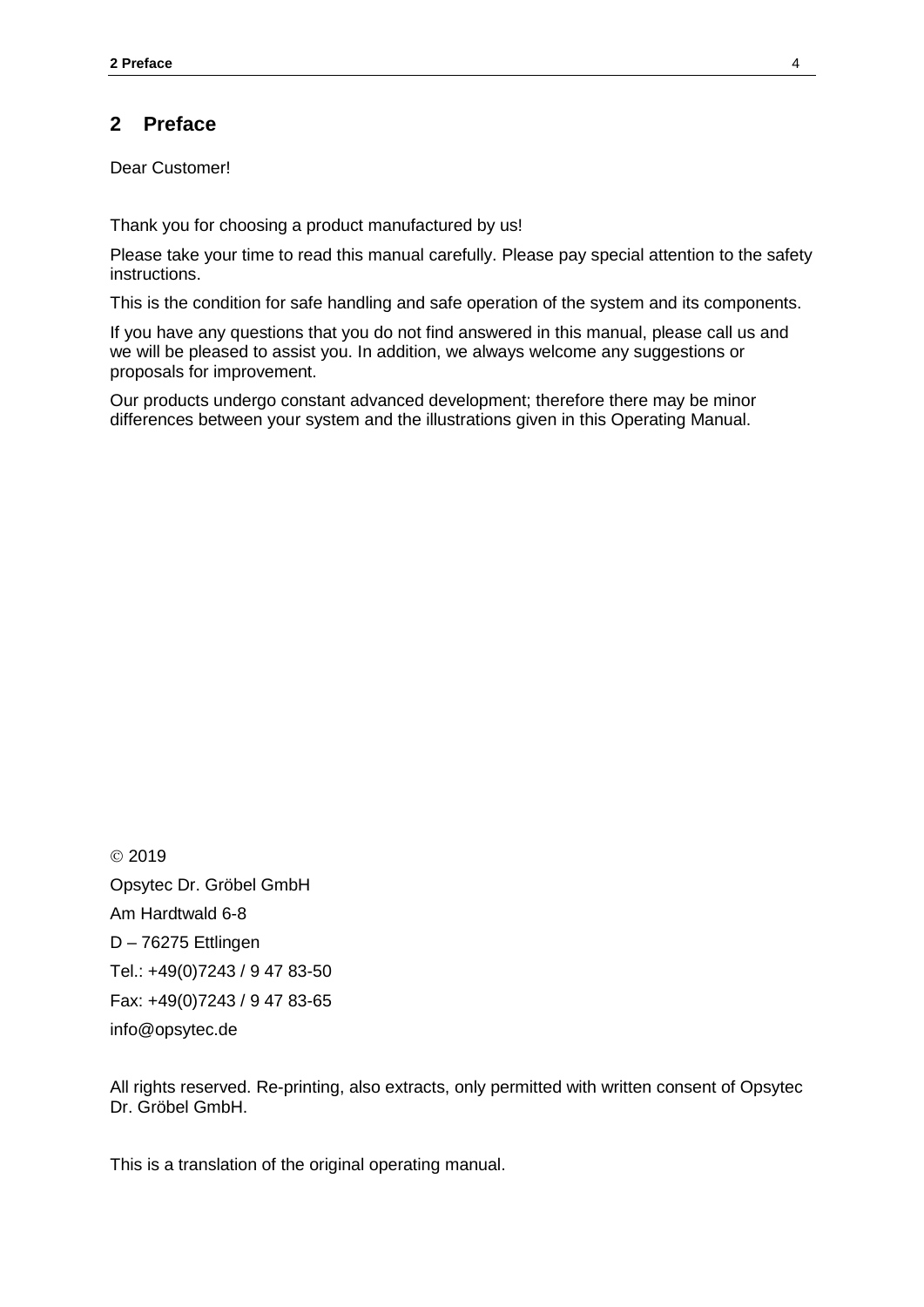## **3 Quick start guide**

The quick guide should demonstrate the installation and some of the system functions to trained personnel. You will find the detailed instructions on page [27.](#page-26-0) Please pay special attention to the safety instructions given in the complete manual.

Commissioning:

- Unpack all components and remove the packaging materials.
- The BSL-02 is supplied with mounted UV LEDs. You don't need to install them.
- Make sure that the air inlets and outlets are not covered.
- Connect the LedControl with the irradiation chamber using supplied cable.
- If Sensor was ordered:
	- Mount the sensor in the left-hand sensor holder inside the irradiation chamber.
	- Remove sensor caps.
	- Route the sensor cable through cable feedthrough in the rear side of the irradiation chamber.
	- Connect the sensor with the LedControl
- For the operation of the system, please close a potential free earth contact called INTERLOCK by means of the green connector\* at LedControl back side. Note this contact is available if INTERFACE option was ordered only.
- Connect the irradiation chamber with mains voltage.
- Switch on the LedControl by means of the switch on the backside of LedControl

Operation:

- Open the front door of the irradiation chamber and place the objects to be irradiated in the irradiation chamber.
- Make sure that the built-in sensor is not covered for dose-controlled radiation.
- Close the front door of the irradiation chamber, otherwise the UV LEDs won't turn on.
- Choose Operation mode: continuous irr. (irradiation), timer or dose\*
- If necessary, check the irradiation intensity and use  $\triangledown$  and  $\triangle$  keys to adjust the radiation intensity and check the sensor factor (see chapter [10.5\)](#page-34-0)
- Start the irradiation by LedControl, depending on your options. At the end of the exposure open the front door of the irradiation chamber and carefully remove the irradiated objects. Don't forget to switch off LedControl.



Information on safety instructions can be found on page [19.](#page-18-0)

Information on commissioning can be found on page [27.](#page-26-0)

Information on how to operation can be found on page [29.](#page-28-0)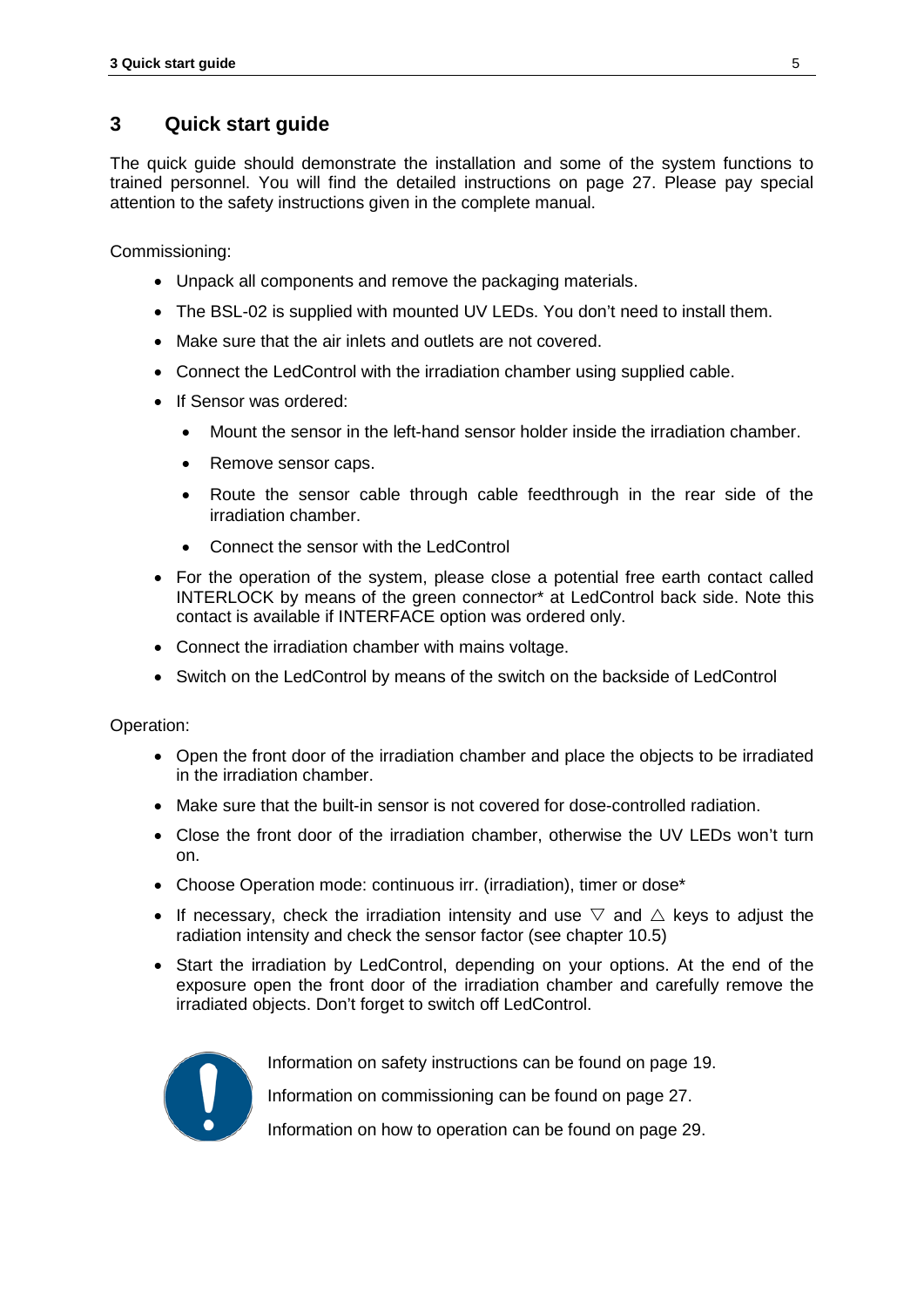### **4 Directives and Norms**



The system is machinery under Annex II A of the Machinery Directive and is therefore delivered with a declaration of conformity and with a CE mark (in accordance with the Machinery Directive).

| Directives                              |                                                                                                     |  |  |  |  |
|-----------------------------------------|-----------------------------------------------------------------------------------------------------|--|--|--|--|
| <b>EC Directives</b>                    | 06/42/EC (Machinery) (partially observed)<br>2014/30/EC (EMC)<br>2014/35/EC (Low voltage)           |  |  |  |  |
| Harmonized standards                    |                                                                                                     |  |  |  |  |
| EN ISO 12100:2010                       | Safety of Machinery -<br>General Principles for Design<br><b>Risk Assessment and Risk Reduction</b> |  |  |  |  |
| EN 60204-1:2006<br>+A1:2009<br>+AC:2010 | Safety of Machinery -<br>Electrical Equipment of Machines -<br>Part 1: General Requirements         |  |  |  |  |
| EN 61000-6-2:2005                       | Electromagnetic Compatibility (EMC) -<br>Part 6-2: Immunity for Industrial Environments             |  |  |  |  |
| EN 61000-6-4:2007<br>+ A1:2011          | Electromagnetic Compatibility (EMC) -<br>Part 6-4: Emission Standard for Industrial Environments    |  |  |  |  |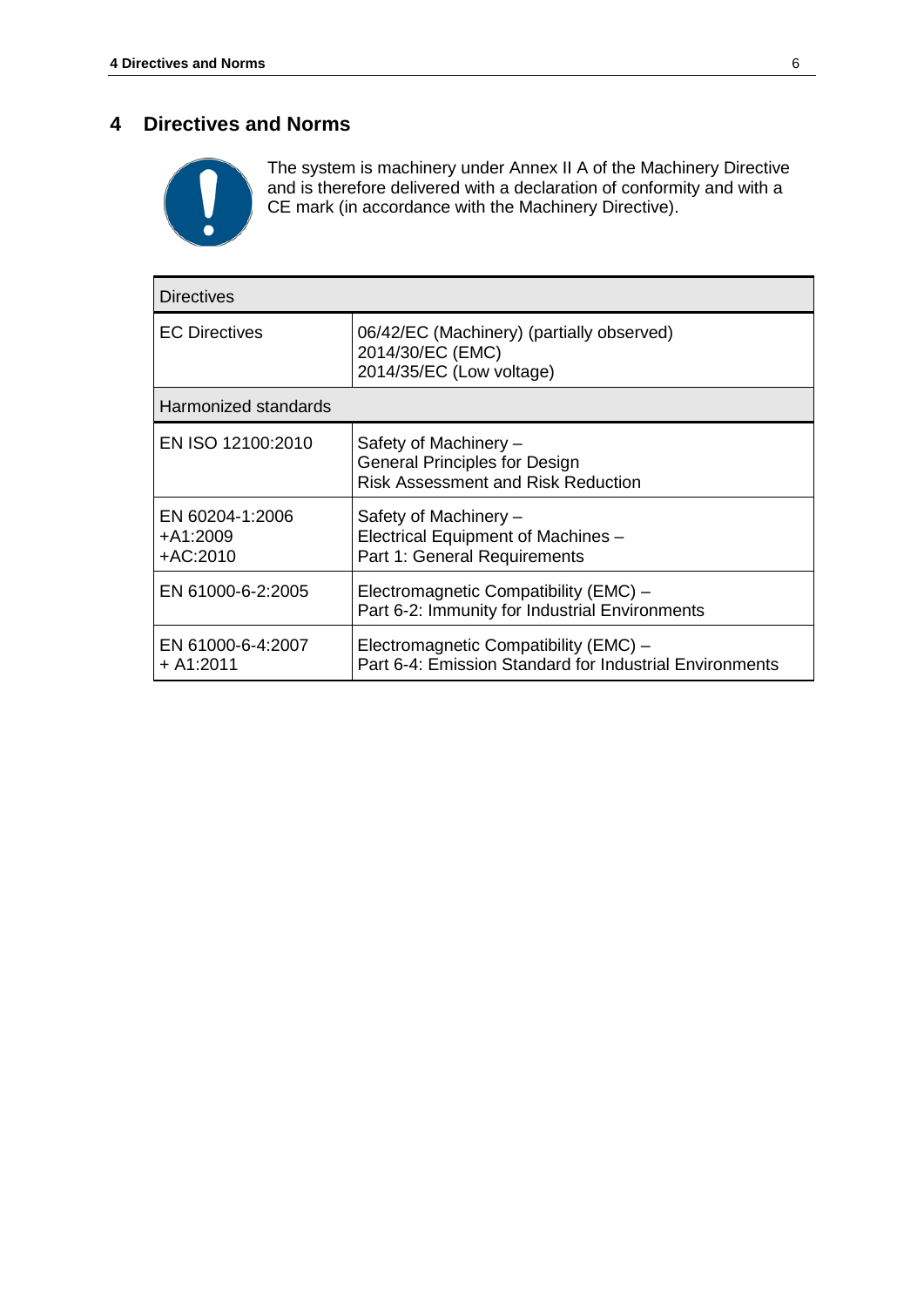## **5 Identification**

## **5.1 Manufacturer, Ordering of Spares and Customer Service**

Opsytec Dr. Gröbel GmbH Am Hardtwald 6-8 D – 76275 Ettlingen Tel.: +49(0)7243 / 9 47 83-50 Fax: +49(0)7243 / 9 47 83-65 info@opsytec.de www.opsytec.com

## **5.2 Change History**



We reserve the right to make changes in content. Opsytec Dr. Gröbel GmbH is not liable for any errors in this documentation. No liability shall be accepted for indirect damages arising from the delivery or use of this documentation, in as far as this is legally permissible.

| <b>Version</b> | Changed by | <b>Date</b> | Change                 |
|----------------|------------|-------------|------------------------|
| 1.0.0          | Paravia    | 14.11.2015  | Release                |
| 1.0.1          | Paravia    | 13.09.2017  | Minor update           |
| 1.0.2          | Paravia    | 27.11.2019  | Inert Box option added |
|                |            |             |                        |

## **5.3 Copyright**



Opsytec Dr. Gröbel GmbH shall retain the copyright for these operating manual. The operating manual is intended for the owner/operator and his personnel.

#### **Copyright in accordance with DIN ISO 16016:**

Reproduction and copying of this document, use and disclosure of its contents are prohibited unless expressly authorized. Non-compliance may result in a claim for damages. All rights reserved in case of registration of patent, utility patent, or design patent. Contraventions may be subject to prosecution.

## **5.4 Identification of the Device**

For internal use at customer site:

| Description of machinery: | Irradiation chamber BSL-02 |  |  |
|---------------------------|----------------------------|--|--|
| Year of construction:     |                            |  |  |
| Machine No.               |                            |  |  |
| Project no.               |                            |  |  |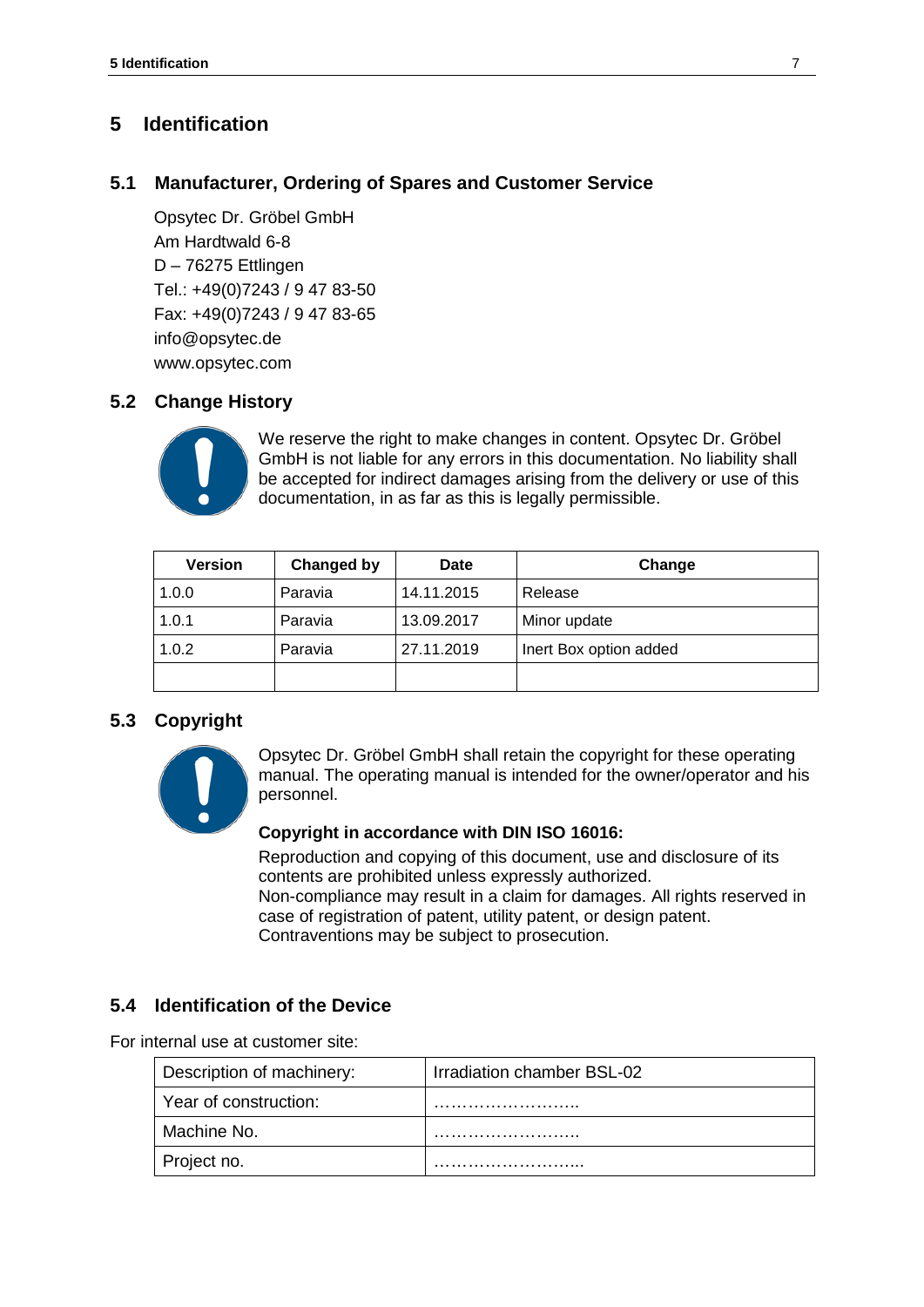## **5.5 Intended Use**

The BSL-02 irradiation chamber is a curing chamber for different UV applications like

- Irradiation of bacterial and cell cultures
- Curing of adhesives and polymers for small parts
- PCB and wafer irradiation
- Accelerated aging of plastics and similar materials with UV
- Curing / Hardening under inert conditions

The system is exclusively intended for industrial use. It is forbidden to use the devices in explosive environments or for general illumination.

- Installation, commissioning, operation, maintenance and service works must solely be performed by trained and educated, qualified personnel, which observes all safety regulations and standards.
- Responsibility: Damages resulting from unintentional or unauthorized interventions terminate every right, to raise warranty or liability claims against the manufacturer.
- Guarantee exclusion: The use of any non-original parts voids the guarantee.
- Environmental protection: Defect parts, which may contain environmentally harmful substances, must be disposed of accordingly.
- During the operation a high-energy UV and/or visible radiation is generated.
- Operation is only permitted in a dry environment. The installation is horizontal.
- Only suitable for the operation in closed rooms.
- Prior to opening, the system must be disconnected from the voltage and it must be checked that there is no voltage present.
- Wear gloves for maintenance, cleaning and exchanging the leds and optical components.
- The system must not be cleaned when in operation.
- The door must not be opened during irradiation. The front door is monitored. Should it be opened during the irradiation, the UV LEDs will automatically switch off. Since this is done with a slight delay, the user will possibly be briefly exposed to UV radiation.
- Any other use than the above mentioned, results in damages to the product. Furthermore, it is associated with risks such as short circuits, fire and electric shocks. The entire device must not be changed and/or modified! The safety notes must be observed at all times.



## **A** CAUTION

**System may fall down! Device damaging and personal injuries are possible**

• Always carry the system with two persons.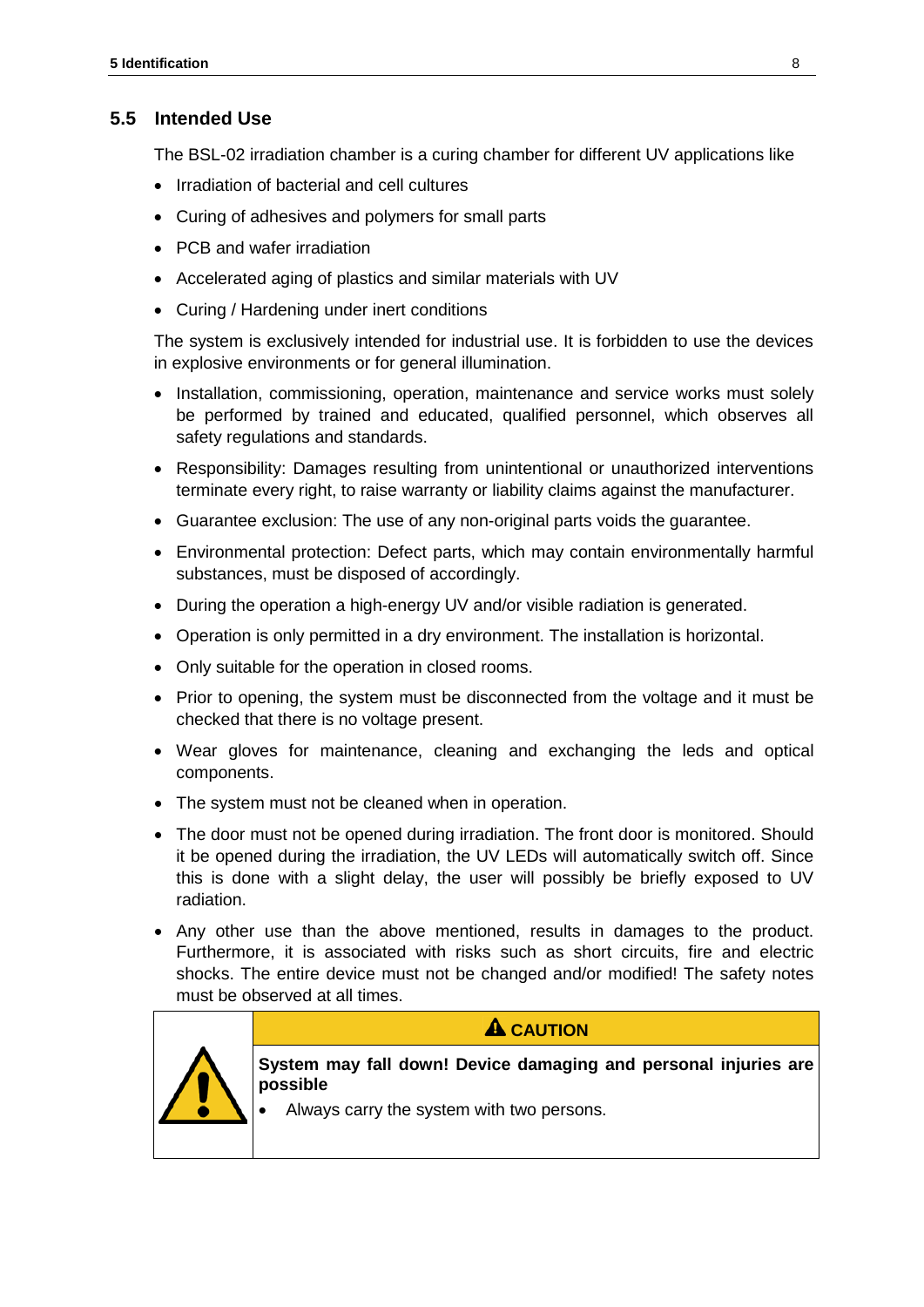### **5.6 Foreseeable Misuse**

The following is considered foreseeable misuse:

- Operation of the device without safety devices and equipment.
- Activities of uninstructed personnel on the device.
- Non-compliance with the operating instructions of the owner/operator.
- Ignoring of the operating manual.
- Any other use outside the intended specified use.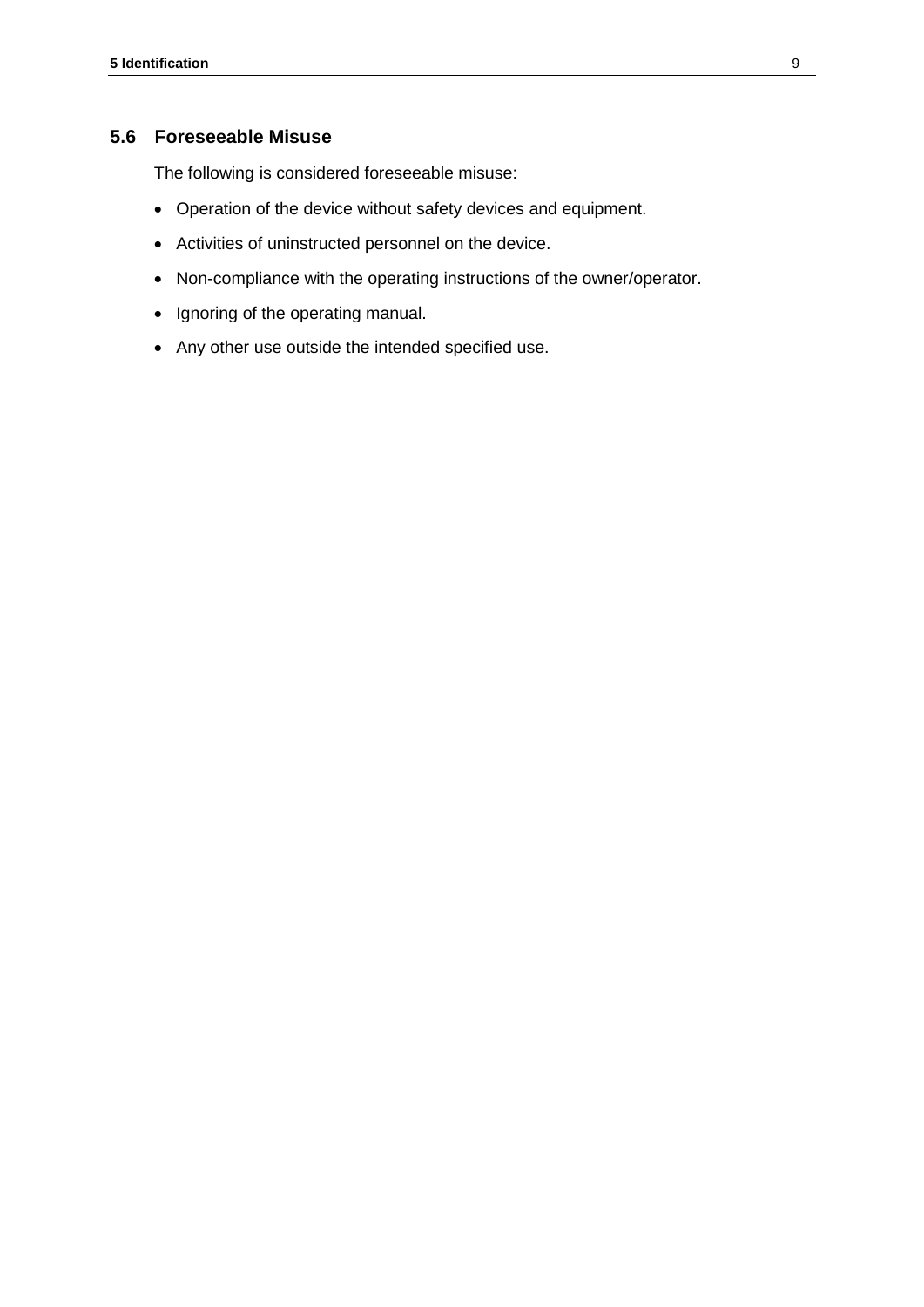## **5.7 Legal Information**

#### **5.7.1 Limitation of Liability**

All the information in this manual was compiled with consideration of the currently valid standards and regulations, of the technical standard and our long-standing knowledge and experience.

The manufacturer shall not be liable for damage in the event that:

- This manual is ignored,
- The device is improperly used,
- Untrained personnel is deployed,
- Untrained personnel operates the machine incorrectly,
- Unauthorized modifications are made,
- Technical changes are made,
- Non-approved spare parts are used.

We shall not be liable for common faults of the device caused by power outage or failure of the control system.

The actual scope of delivery may be different than the explanations and pictures in this manual in case of special versions, when additional options are ordered or due to the latest technical changes.

The obligations agreed in the delivery contract, as well as the legal requirements valid at the time the contract was concluded shall apply.

#### **5.7.2 Declaration of conformity**

The declaration of conformity is in the annex or can be requested from the manufacturer.

#### **5.7.3 Warranty Terms**

The warranty terms and guarantee conditions are governed by the German Civil Code (BGB). The warranty period is one year unless otherwise agreed in the purchase documents.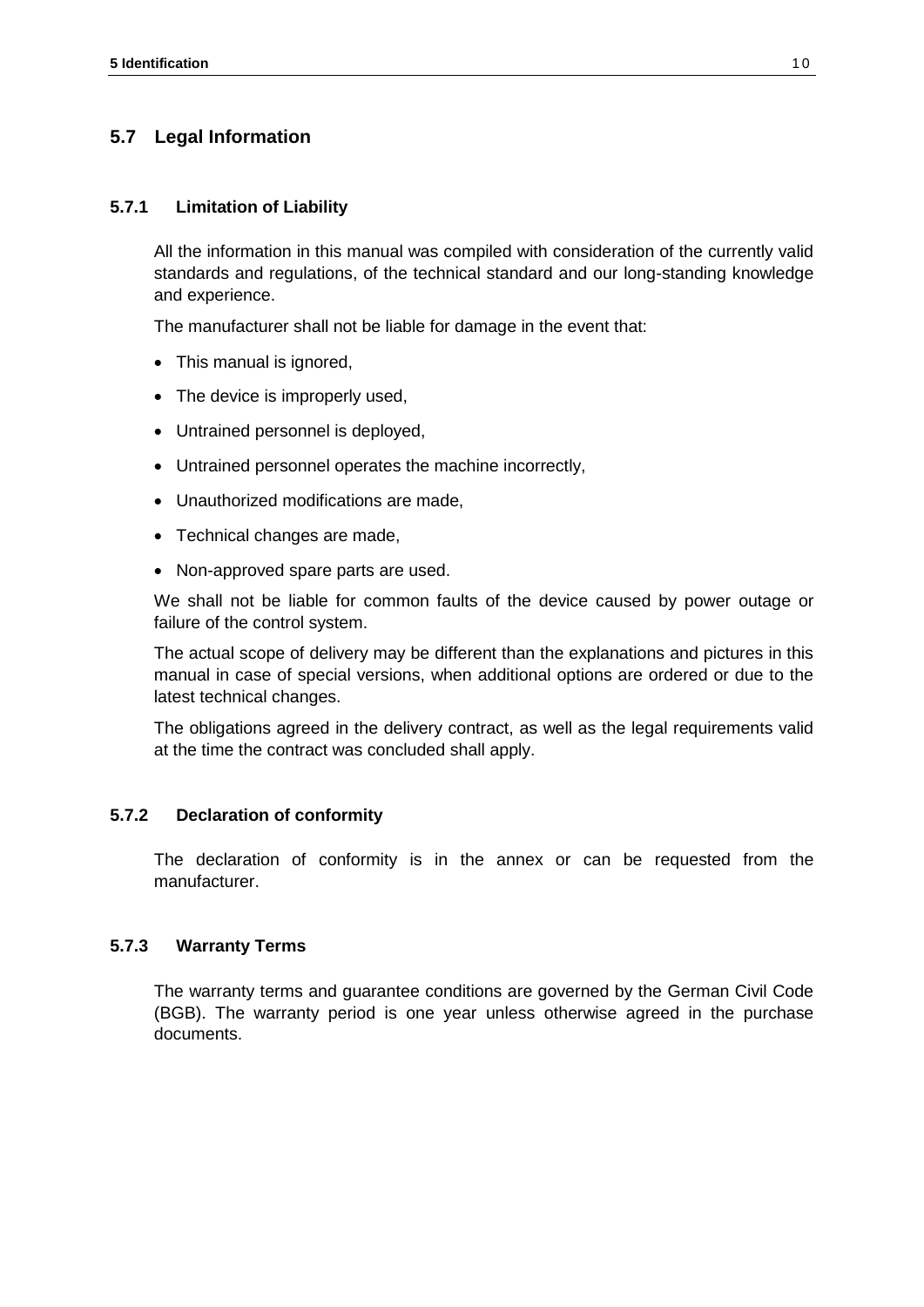## **6 General**

### **6.1 Information about this Manual**

This manual intends to make handling of this system and its components safe and efficient. The manual is part of the system and must be kept in its immediate vicinity where it is accessible for the personnel at any time.

This documentation contains the necessary information for the intended use of the described system. It is intended for technically qualified personnel who have been especially trained for operation, laboratory use, quality assurance, service and repair.

The personnel must have read this manual carefully and understood its content before commencing any work. The basic condition for safe working is observation of all stated safety information and operating instructions in this manual.

Knowledge and technically faultless implementation of the instructions, safety requirements, safety information and warnings are a condition for safety in operation, service and repair. Only qualified personnel has the required professional knowledge to apply the safety requirements, safety information and warnings stated in this operating manual in a general way correctly in a concrete situation.

In addition, the local accident prevention regulations and general safety regulations apply for the area of application of the system.

Illustrations in this manual serve the purpose of general understanding; they may differ from the actual version.

Apart from this manual the instructions for the installed components included in the appendix apply.

This operating manual cannot take any possible case of maintenance into account. If you need further information or if special problems occur that are not treated extensively enough in this manual please request the required information from the manufacturer.



For a simple description, the above mentioned components are collectively referred to as system.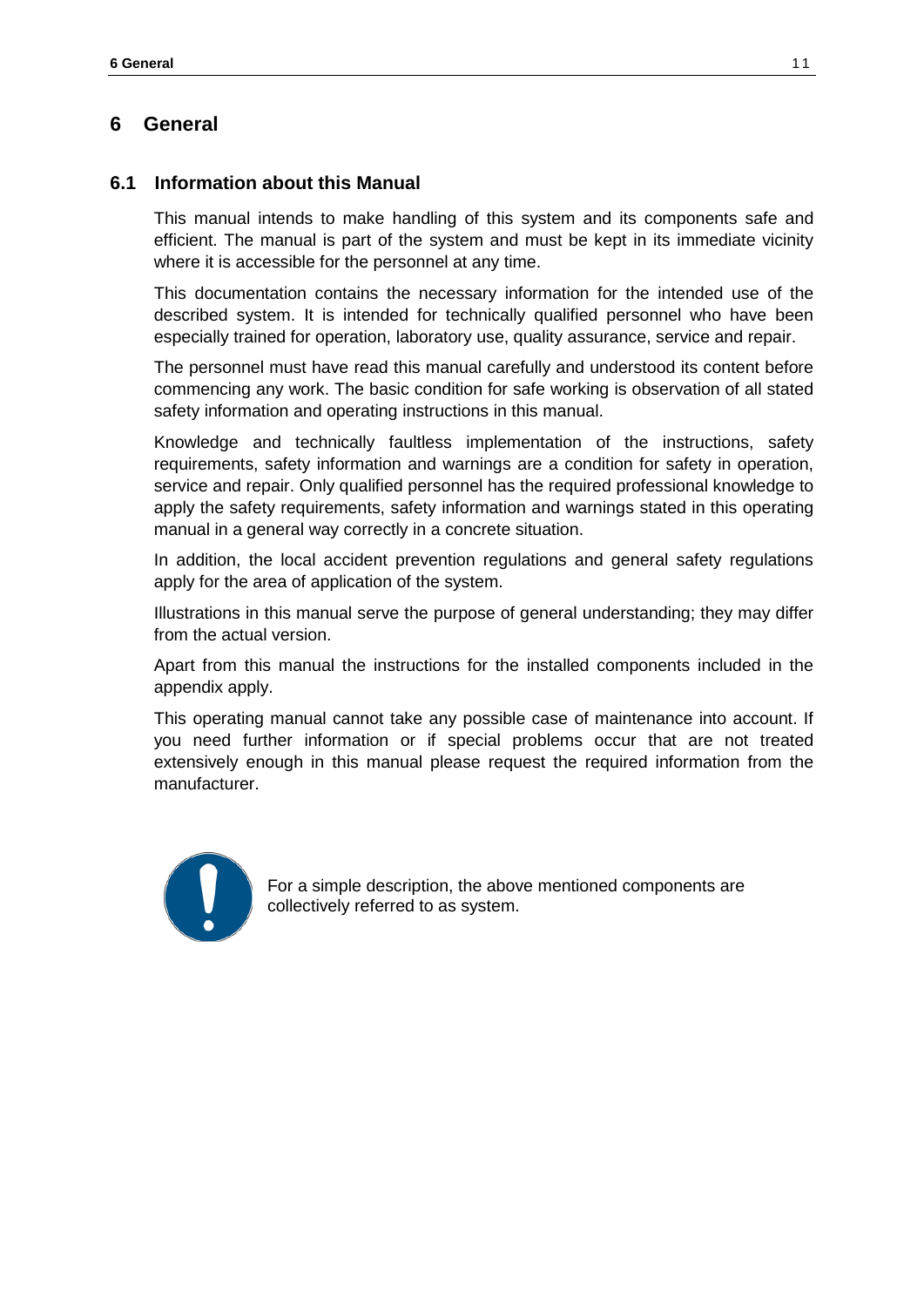## **6.2 Information about the Symbols**

#### **6.2.1 Safety Instructions**

In this manual, safety information is indicated by means of symbols. Safety information is preceded by signal words that indicate the scope of risk.

To avoid accidents and damage to persons or property, always follow the information and act prudently.

Throughout the text, you will find the following pictograms with the following meanings:







## **A** CAUTION

**Possible Situation** 

Possible consequences: slight or minor injuries. Sometimes also used for warning of material damage.

• Prevention



### **Note**

Information for use or useful important information

#### **6.2.2 Prohibition Signs**

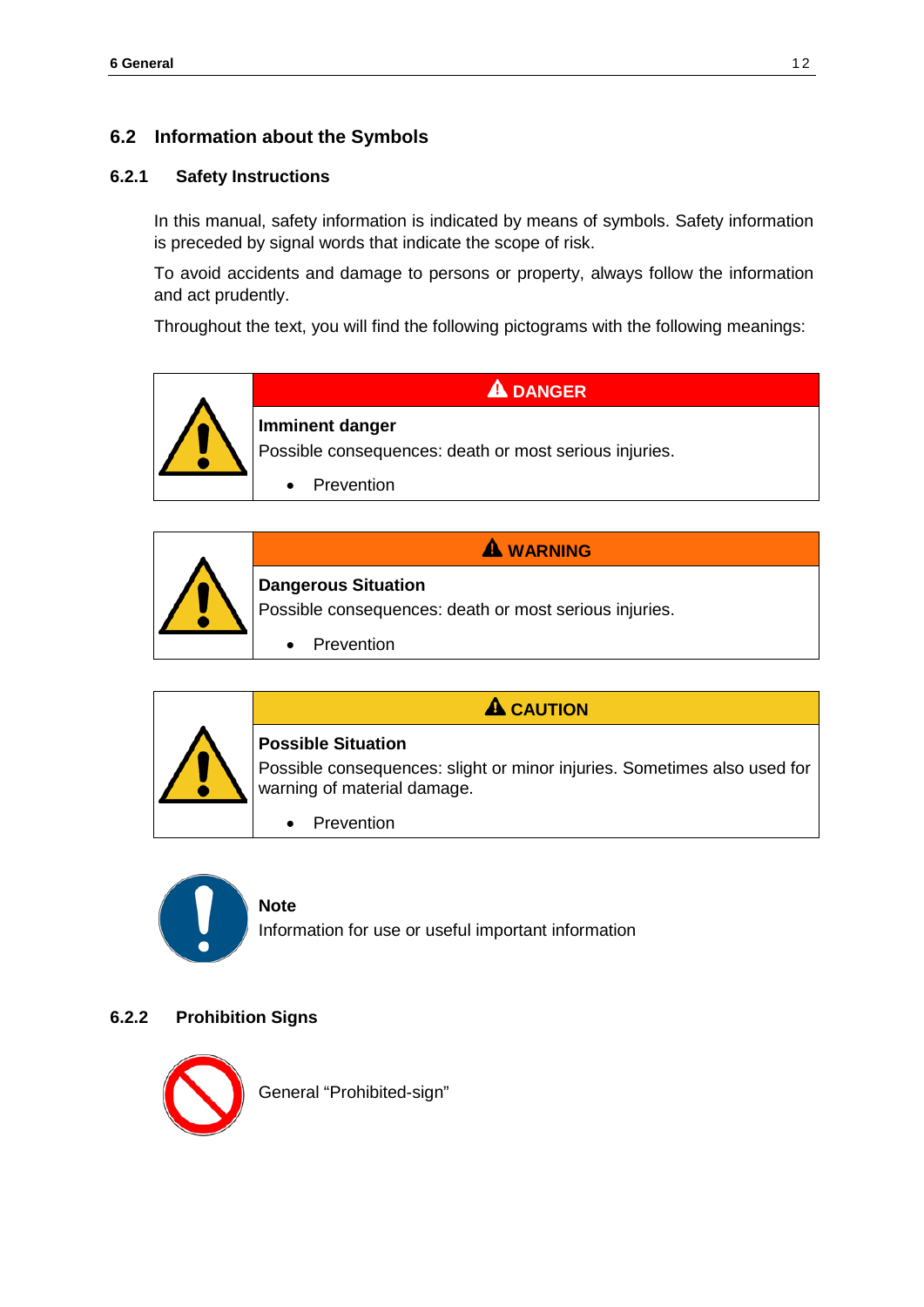## **6.2.3 Warning Signs**



## **6.2.4 Attention**



Refer to instruction manual/booklet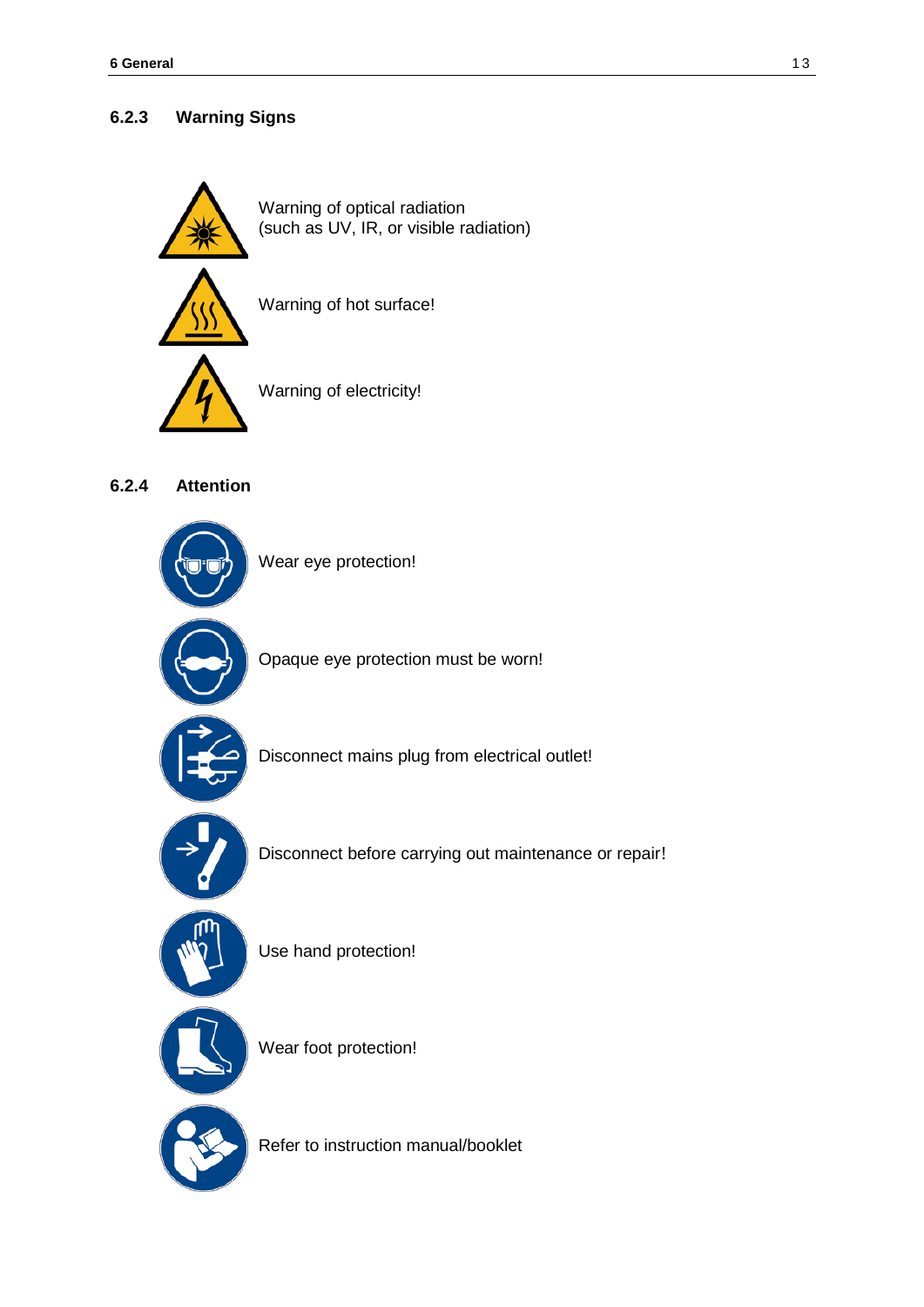## **6.2.5 Fire Protection Sign**



Extinguishing hose

Fire extinguisher

## **6.2.6 Rescue Sign**



Emergency exit: marking of all emergency exits with this symbol

## **6.2.7 Optional functions**

\* Optional functions, not available for every system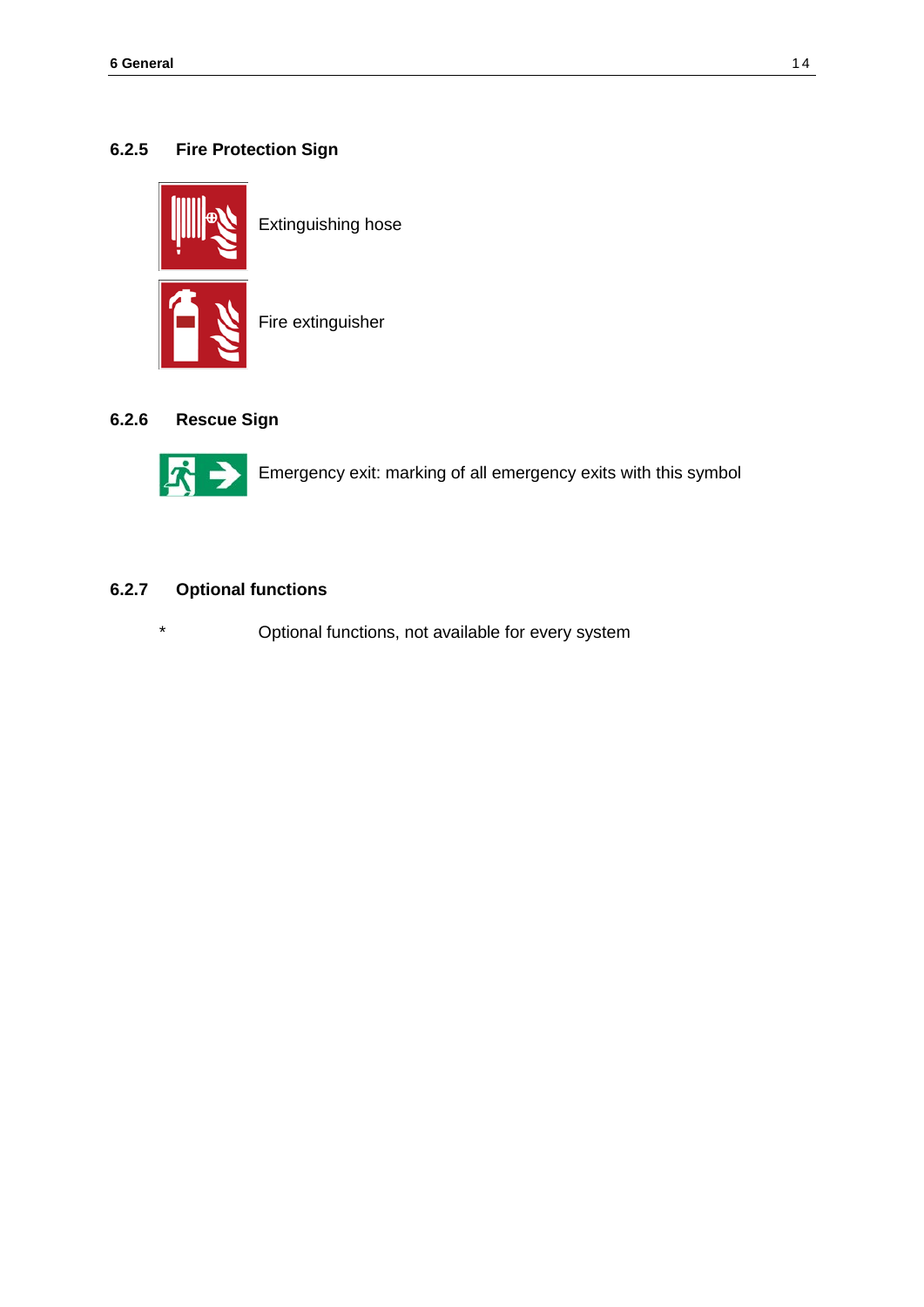#### **6.3 Owner/Operator Information**

The System is used in the commercial sector. The owner/operator of the system is therefore subject to the legal obligations concerning work safety.

In addition to the safety information in this manual, the generally applicable regulations valid for the application area of the system concerning safety, prevention of accidents and for protection of the environment must be noted and complied with.

The following applies in particular:

The owner/operator must acquire information about the valid occupational health and safety information and in a risk assessment determine additional hazards incurred due to the special operating conditions at the location of use of the system. He must implement these in the form of operating instructions for operation of the system and specifically for the individual work stations.

The owner/operator is obliged to check during the entire lifetime of the system whether the operating instructions that he generated comply with the current status of the regulations and update them if necessary.

The owner/operator must assign and define the responsibilities for installation, operation, rectification of faults, service and cleaning unambiguously.

The owner/operator must ensure that all personnel dealing with the system have read and understood this manual. Furthermore, he is obliged to provide personnel training in regular intervals and provide information about risks.

The owner/operator must provide the required personal protective equipment for his personnel. Furthermore, the owner/operator is responsible that the system is always in faultless technical condition. To ensure this, the service intervals specified in this manual and in the technical documents for the individual systems must be observed and all safety installations must be checked regularly for function and completeness.

The owner/operator must have all safety devices checked regularly for function and completeness.

The owner/operator must ensure that the operating personnel have knowledge about first aid measures and local rescue installations.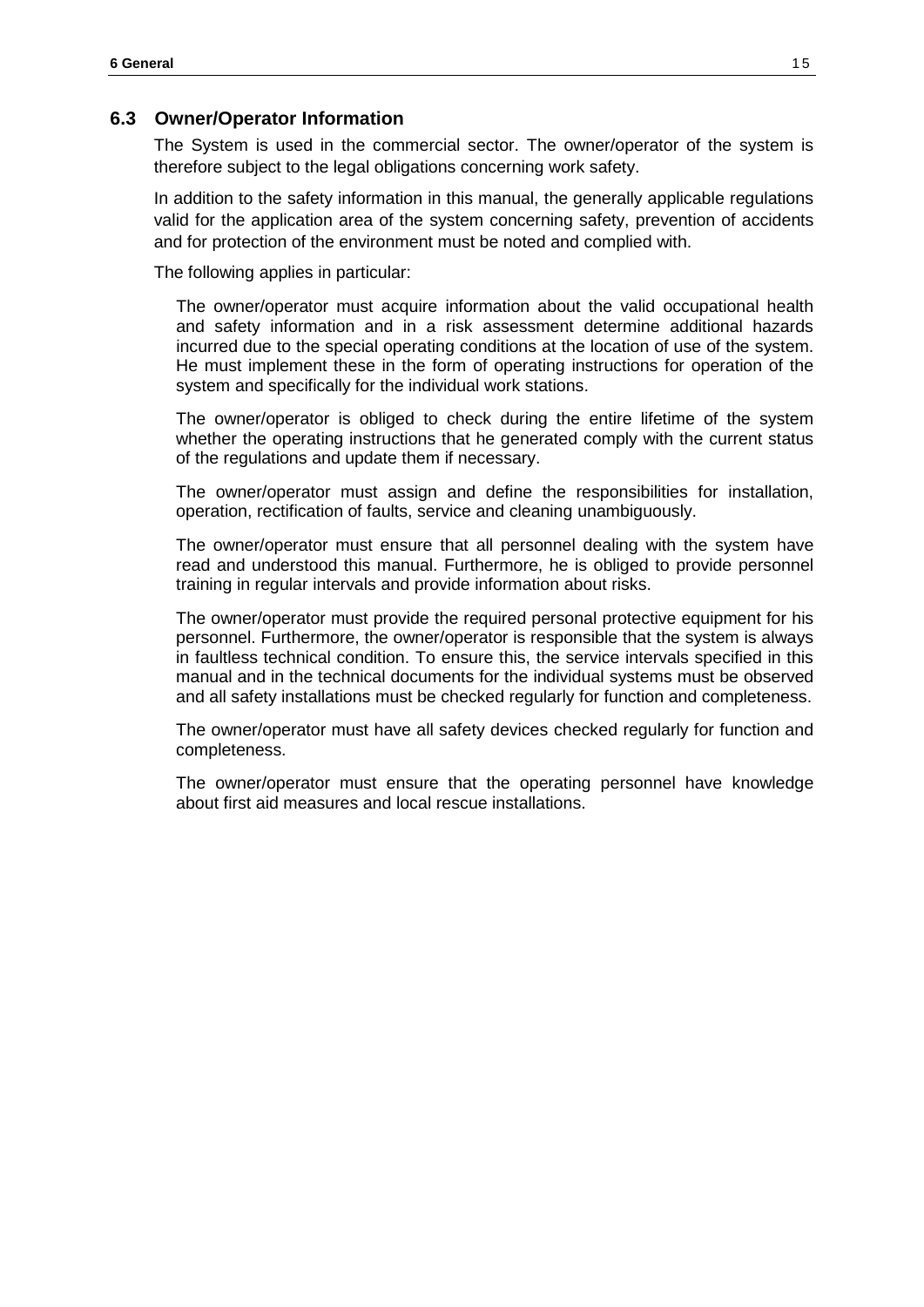## **6.4 Personnel Requirements**

#### **6.4.1 Qualifications**

# **WARNING**

## **Risk of injury when personnel are insufficiently qualified!**

If unqualified personnel carries out work on the system or stays in the danger area of the system risks arise that may cause severe injuries and serious material damage.

- Have all activities carried out only by personnel qualified for the activity.
- Keep unqualified personnel away from the danger area.



Generally, low voltage devices like this system can have dangerous live parts and hot surfaces. All works for transportation, installation, commissioning, start-up and maintenance must be performed by respectively trained and responsible, qualified personnel (in accordance with EN 50110-1 (VDE 0105-100); IEC 60364). Inappropriate behavior can lead to serious injuries or damages.

**WARNING**

During the irradiation the LED temperature may rise up to approx. 60° C. Caution - risk of burns.

Below, this manual lists the qualifications of the personnel for the various areas of activity:

#### **6.4.2 Electrically skilled person**

Due to their professional training, knowledge and experience and knowledge of the relevant standards and regulations, electrically skilled persons are able to carry out work on electrical systems and to recognize and avoid risks independently.

Electrically skilled persons are specially trained for the work environment where they are working and they know the relevant standards and regulations. Electrically skilled persons must fulfil the requirements of the valid legal regulations for accident prevention.

#### **6.4.3 Qualified person**

Qualified persons are trained or can be trained by Opsytec Dr. Gröbel GmbH in extended operation and parameterization of the system as well as in execution of preventive service work.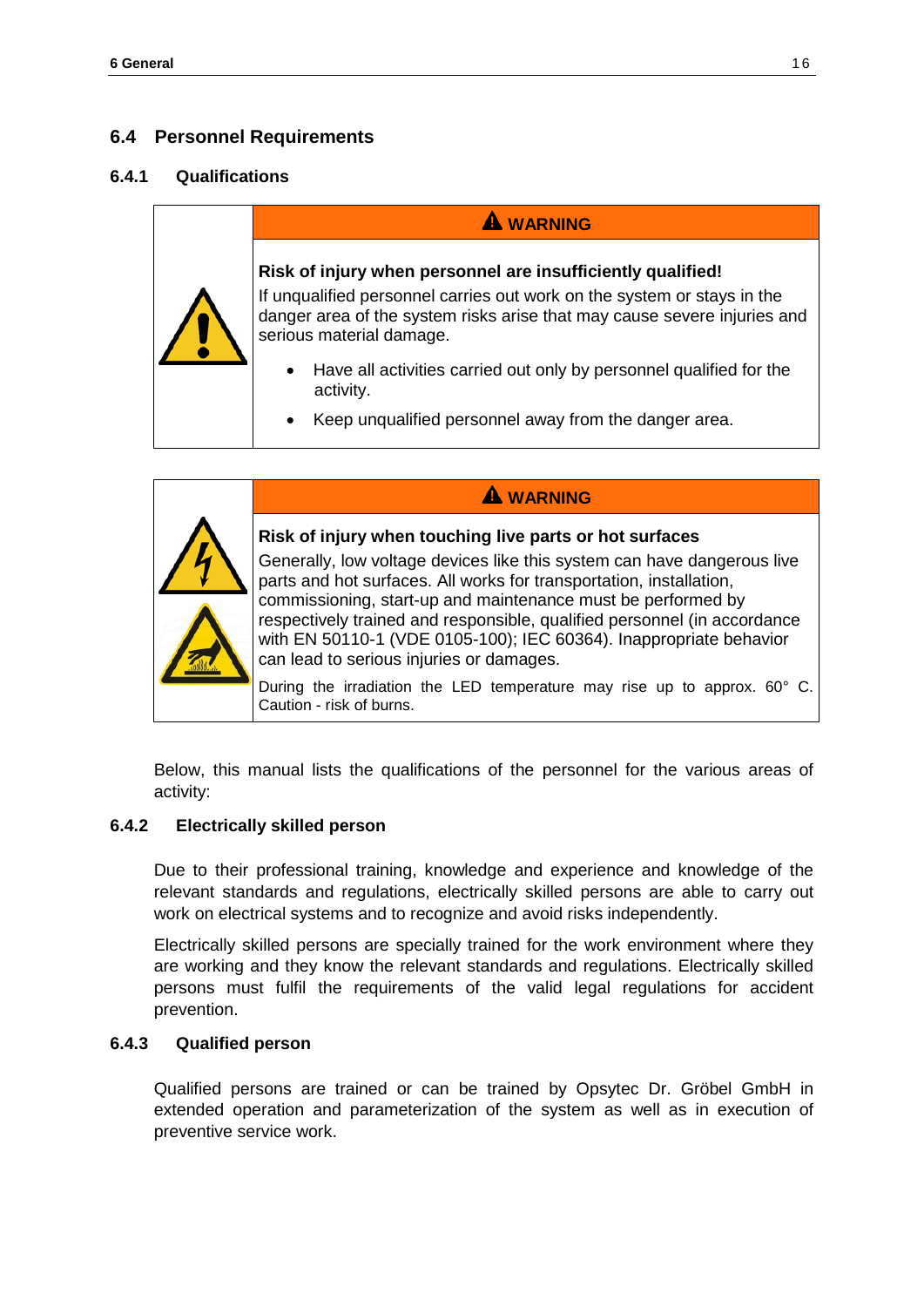In addition, due to their technical training, knowledge and experience and knowledge of the relevant standards and regulations, they are able to carry out work they have been assigned and to recognize and avoid possible risks independently.

#### **6.4.4 Operators**

Operators use and operate the system in the scope of the intended use. They are trained by the owner/operator in the work assigned to them and informed about possible risks.

#### **6.4.5 Training and Qualification of Personnel**

In regular instructions and training, operating personnel must be informed about the special risks when working with and handling the system.

The instruction and training should have the following content:

Hazards when working with the system in normal operation.

Hazards in connection with service, repair and cleaning activities.

Conduct to minimize consequences of accidents.

Conduct in case of accidents.

Rescue of injured persons.

Working without personal protective equipment may cause health damage. The company supervisor is instructed to pay attention that personnel are wearing personal protective equipment.

Particular hazards when working on the electrical system.

Instruction and training must be carried out in regular intervals by the owner/operator. For better tracking, execution of instruction and training should be recorded.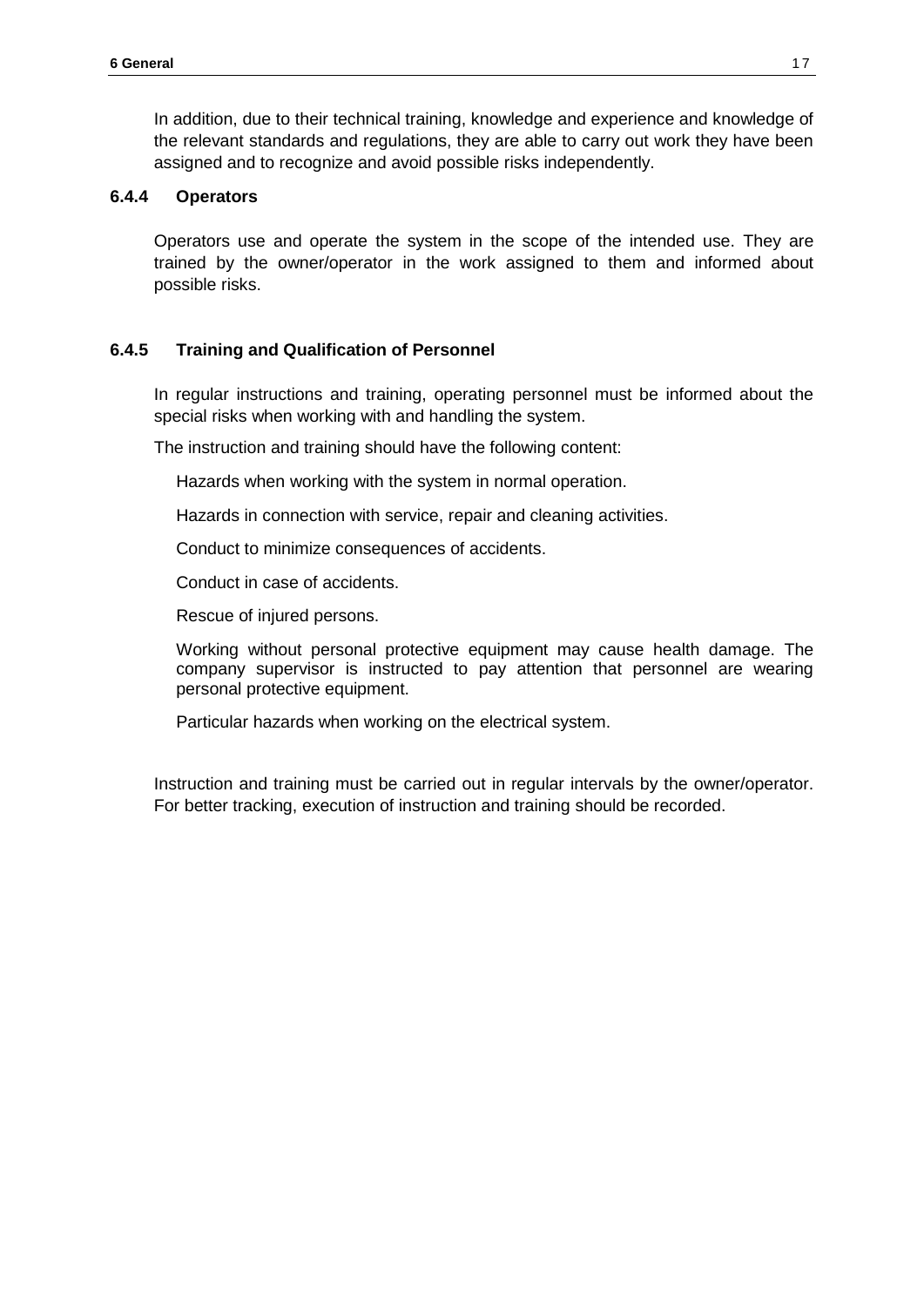## **6.5 Personal Protective Equipment**

The purpose of personal protective equipment is to protect the personnel from risks that might affect his safety or health when working.

When executing various activities on and with the system, the personnel must wear personal protective equipment. This will be pointed out again in the individual chapters of this manual. Below, personal protective equipment is explained:

#### **6.5.1 Protective Gloves**

Protective gloves are used to protect hands from visible and invisible radiation, friction, abrasion, stabs and deep injuries.

### **6.5.2 Protective Googles**

Protective googles are used to protect eyes from intense visible and invisible radiation.

#### **6.5.3 Safety Boots**

Safety boots are used as protection from heavy parts falling down and slipping on slippery surfaces.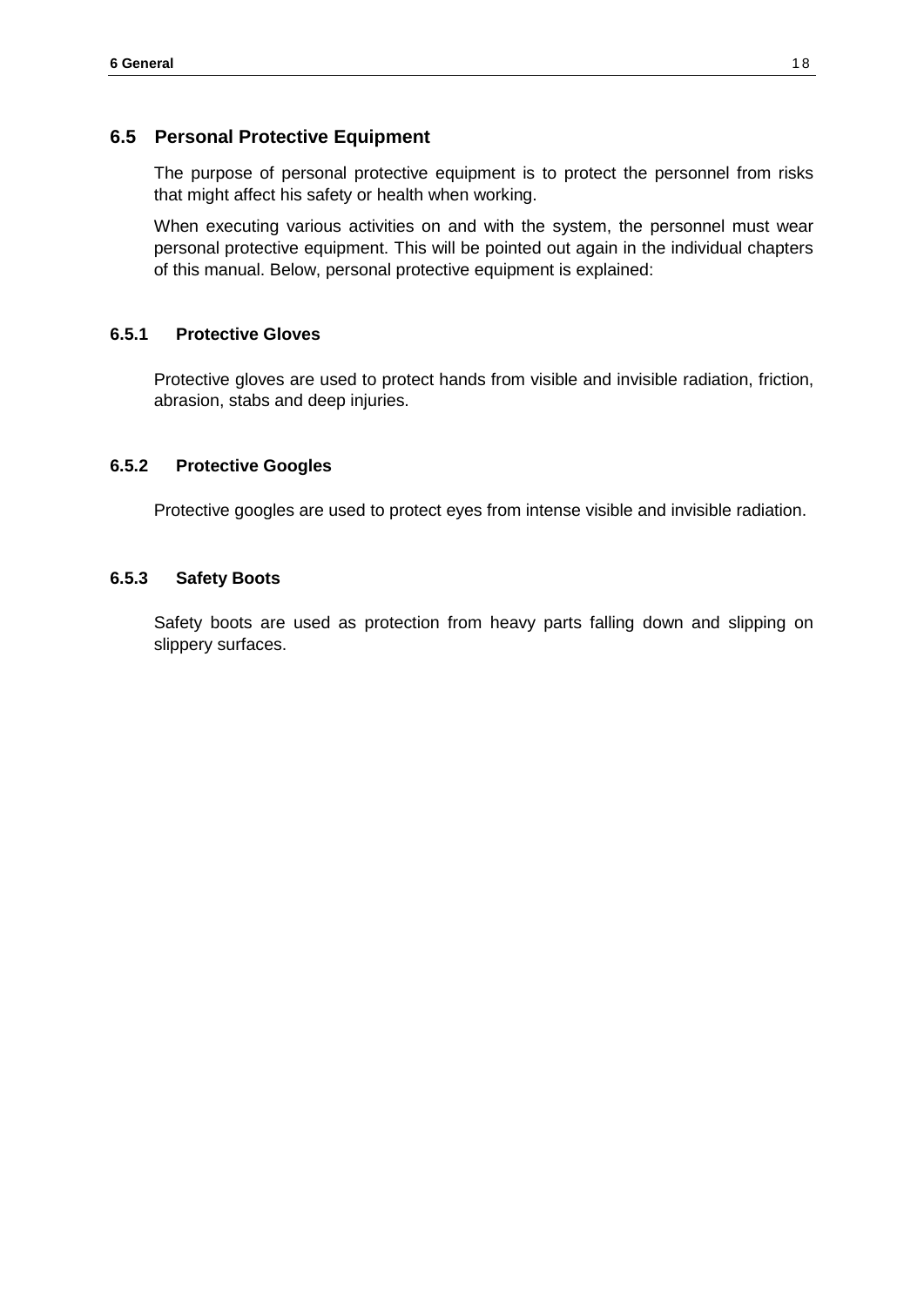## <span id="page-18-0"></span>**7 Safety Information and Residual Risk**

## **7.1 General**

The system is state-of-the-art and has been built in compliance with recognized safety regulations. Nonetheless, its use may constitute risks for life and limb of the operating and repair personnel (service personnel) or third parties or impairments to the machine. Operate the system only when its safety devices are in faultless condition. Disruptions that impair its safety must be rectified at once.

The following safety information must be strictly observed to prevent damage to the machine and personal injury!



**WARNING**

**Risk of injury when personnel do not read the operation manual!** Prior to commissioning and operation, read the operation manual completely. Read all safety information and instructions. Negligence

concerning safety information and instructions may cause electric shock and/or severe injuries.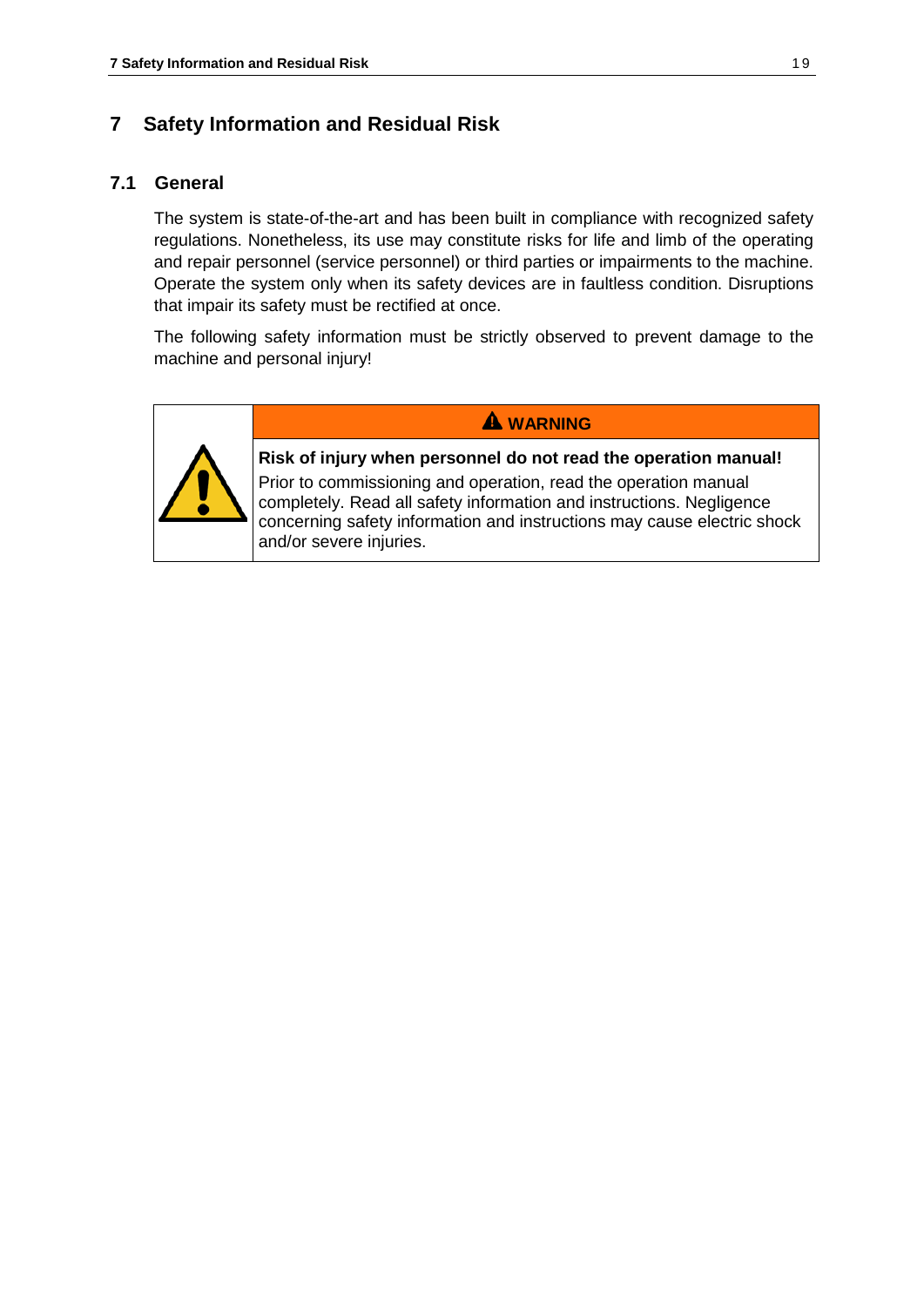## **7.2 Safety Information Concerning Normal Operation**

# **A** DANGER

#### **Danger to life**

Danger to life occurs when the system is operated with defective or absent safety devices.

The system should be operated only when all protective devices and safety-related installations are present and in working condition. The operator of the machine is obliged to check the safety devices for proper function regularly before production is started.



#### **Risk of Fire!**

An extremely high irradiance, which can ignite combustible materials in cases of permanent radiation, is reached inside at the top of the irradiation chamber. Do not place any combustible material direct under the LEDs and observe the irradiation time and the material temperature.

**WARNING**



### **WARNING**

#### **Risk of injury when touching hot surfaces**

During the irradiation the LED temperature may rise up to approx. 60° C. Caution - risk of burns.

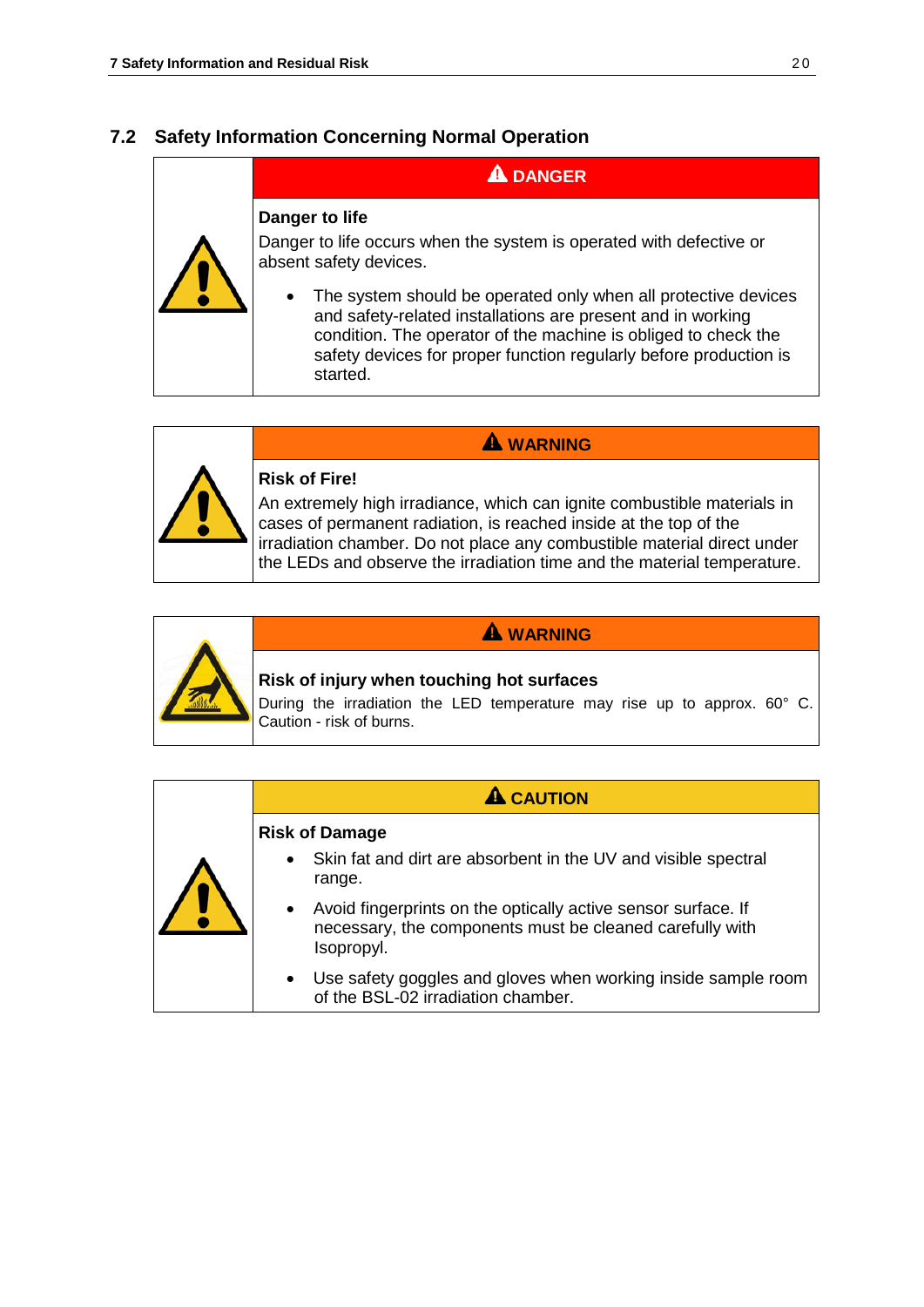| <b>A</b> CAUTION                                                                              |
|-----------------------------------------------------------------------------------------------|
| <b>Risk of Damage</b><br>The system warms up during operation.                                |
| Make sure that there is an adequate air circulation at the<br>$\bullet$<br>installation site. |
| Air vents in the device housing and the LED modules must not be<br>$\bullet$<br>covered.      |

For activities in normal operation a brightness of at least 300 Lux must be provided.

Access to the machine is only permitted for operating personnel and instructed personnel.

Operation the machine is only permitted for instructed operating personnel.

Removing or disabling protective devices is not allowed during operation of the system.

If any protective devices or equipment fail or have become faulty, this must be reported to the operations supervisor immediately. He will decide about further procedure.

## **7.3 Radiation Safety**

| <b>WARNING</b>                                                                                                                                                                                                                         |
|----------------------------------------------------------------------------------------------------------------------------------------------------------------------------------------------------------------------------------------|
| <b>Risk of eye injury</b><br>UV-radiation is harmful! Always wear suitable safety glasses. Avoid<br>direct exposition.                                                                                                                 |
| This product is equipped with UV and visible high intensity LEDs. There<br>is a risk of photo-chemical or thermal damage of the eye, retinal damage<br>of the eye and erythema. The operating staff is to be trained<br>appropriately. |
| For protection of the operating staff, do not look into the UV light and do<br>not expose the skin continuously to UV radiation.                                                                                                       |
| Note: In case of a malfunction, the UV light can be switched on, even<br>though the status LEDs or the trigger output does not signalize this.<br>Before working with the device, please check that the LEDs are switched<br>off.      |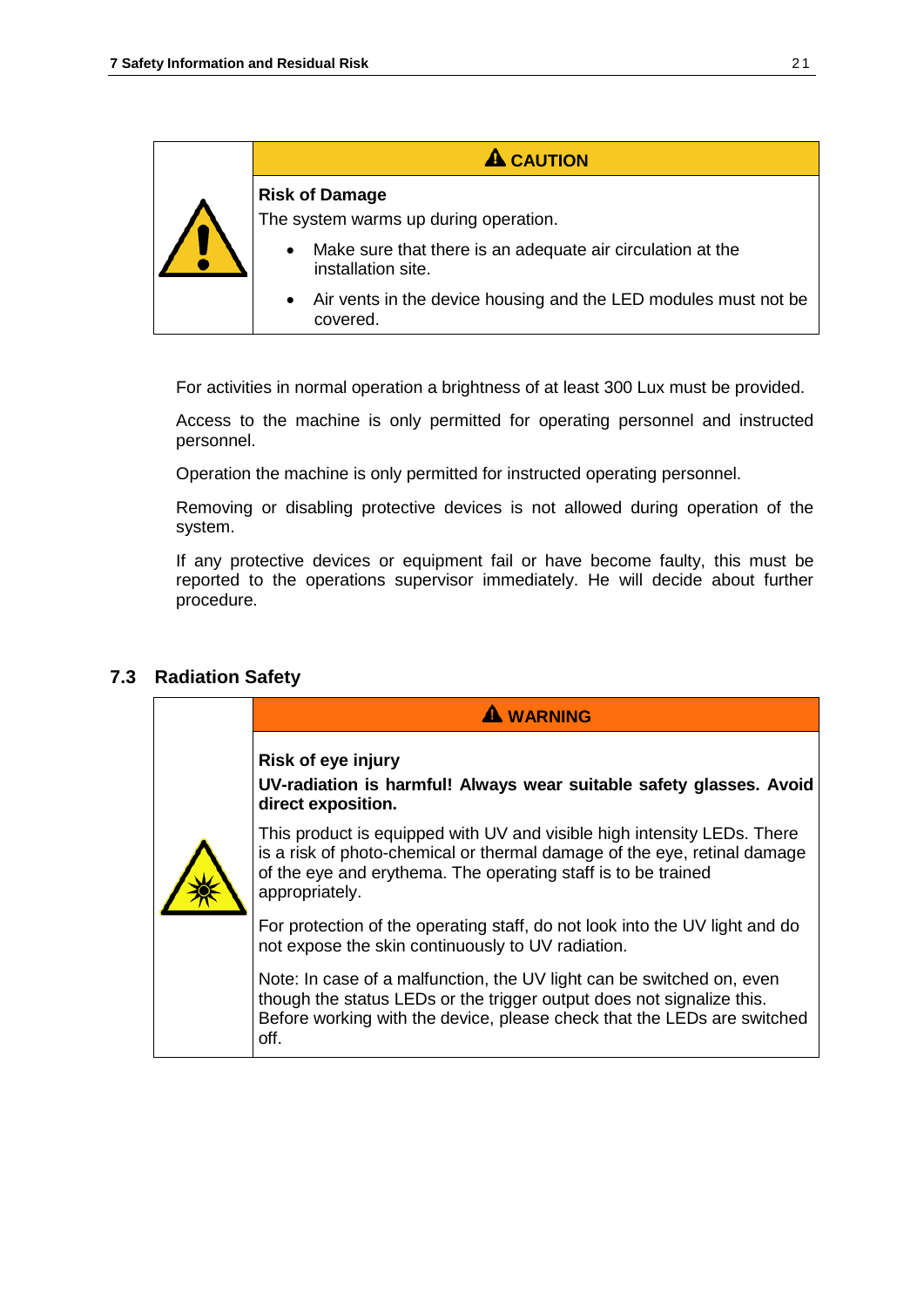## **7.4 Safety Information Concerning Service and Repair Work**





# **WARNING**

# **Risk of injury when touching live parts**

Before opening the system, disconnect all components from the supply voltage and check that no voltage is present.

|  | <b>CAUTION</b>                                                                                                                                                             |
|--|----------------------------------------------------------------------------------------------------------------------------------------------------------------------------|
|  | <b>Risk of Damage</b>                                                                                                                                                      |
|  | Switch off the control unit prior to connecting / disconnecting<br>$\bullet$<br>accessories. Due to the operating voltage of the unit, the<br>accessories can get damaged. |
|  | Unplugging & plugging of signal cables during the operation is<br>$\bullet$<br>strictly forbidden!                                                                         |

| <b>A</b> CAUTION                                                                                                                                                                |
|---------------------------------------------------------------------------------------------------------------------------------------------------------------------------------|
| <b>Risk of Damage</b><br>Skin fat and dirt are absorbent in the UV and visible spectral<br>$\bullet$<br>range.                                                                  |
| Avoid fingerprints on the optically components, sensor surfaces,<br>$\bullet$<br>LEDs and reflectors. If necessary, the components must be<br>cleaned carefully with Isopropyl. |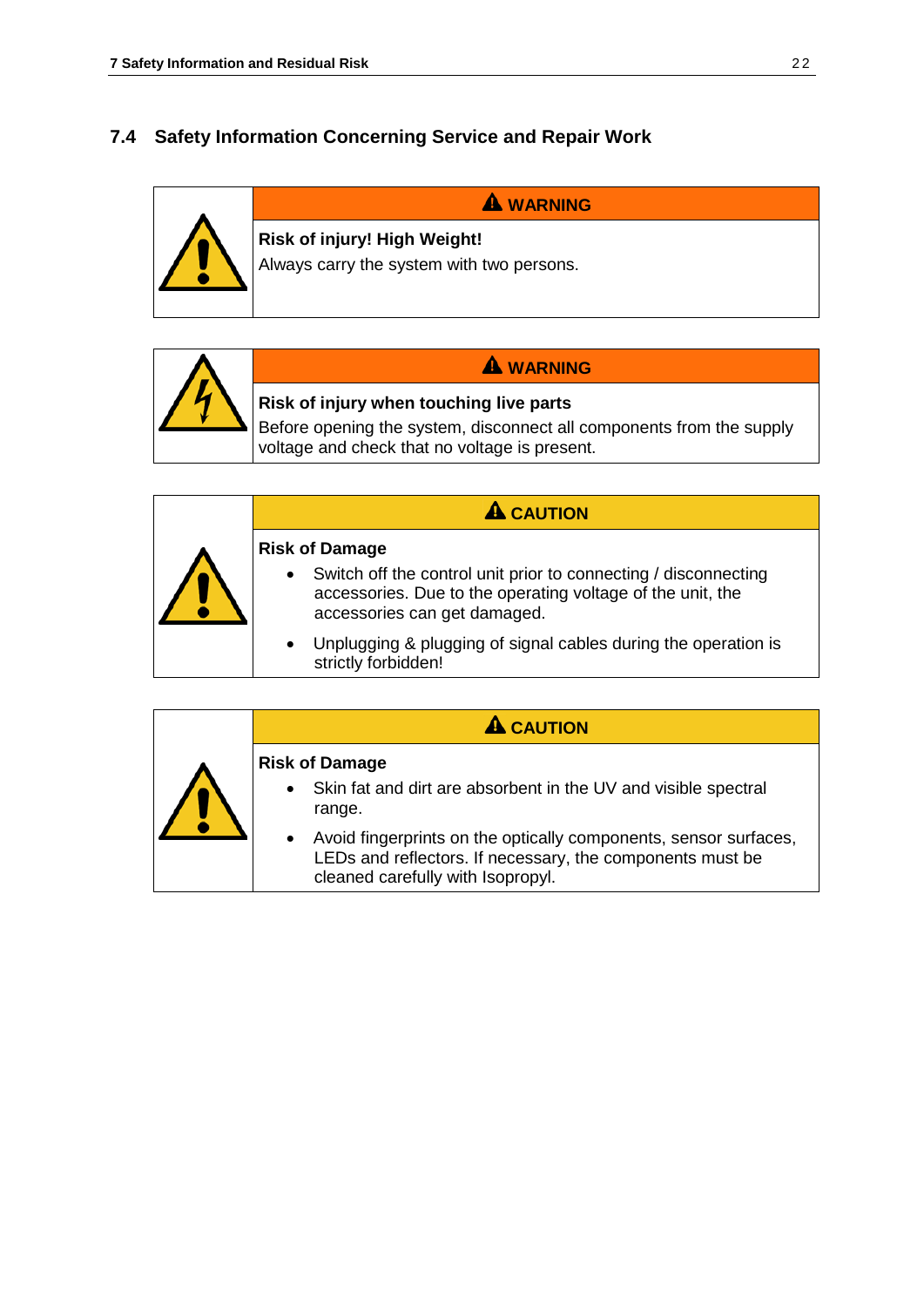## **A** CAUTION

#### **Risk of Damage**

The system warms up during operation.

- Make sure that there is an adequate air circulation at the installation site.
- Air vents in the device housing must not be covered.

Service, repair and cleaning work must only be carried out by authorized and specifically trained professionals. The system must be power-free and secured before major work is carried out (including cleaning).

Carry out the prescribed setting, service and inspection work according to schedule. If you need further information or if special problems occur that are not treated extensively enough in this manual please request the required information from the manufacturer.

Only specialized electricians may perform work on electrical equipment.

Safety devices may only be removed during service and repairs, if the system was previously switched off and brought into a safe condition.

For service and maintenance work, important safety installations may not be functional. Work of this kind therefore requires special caution.

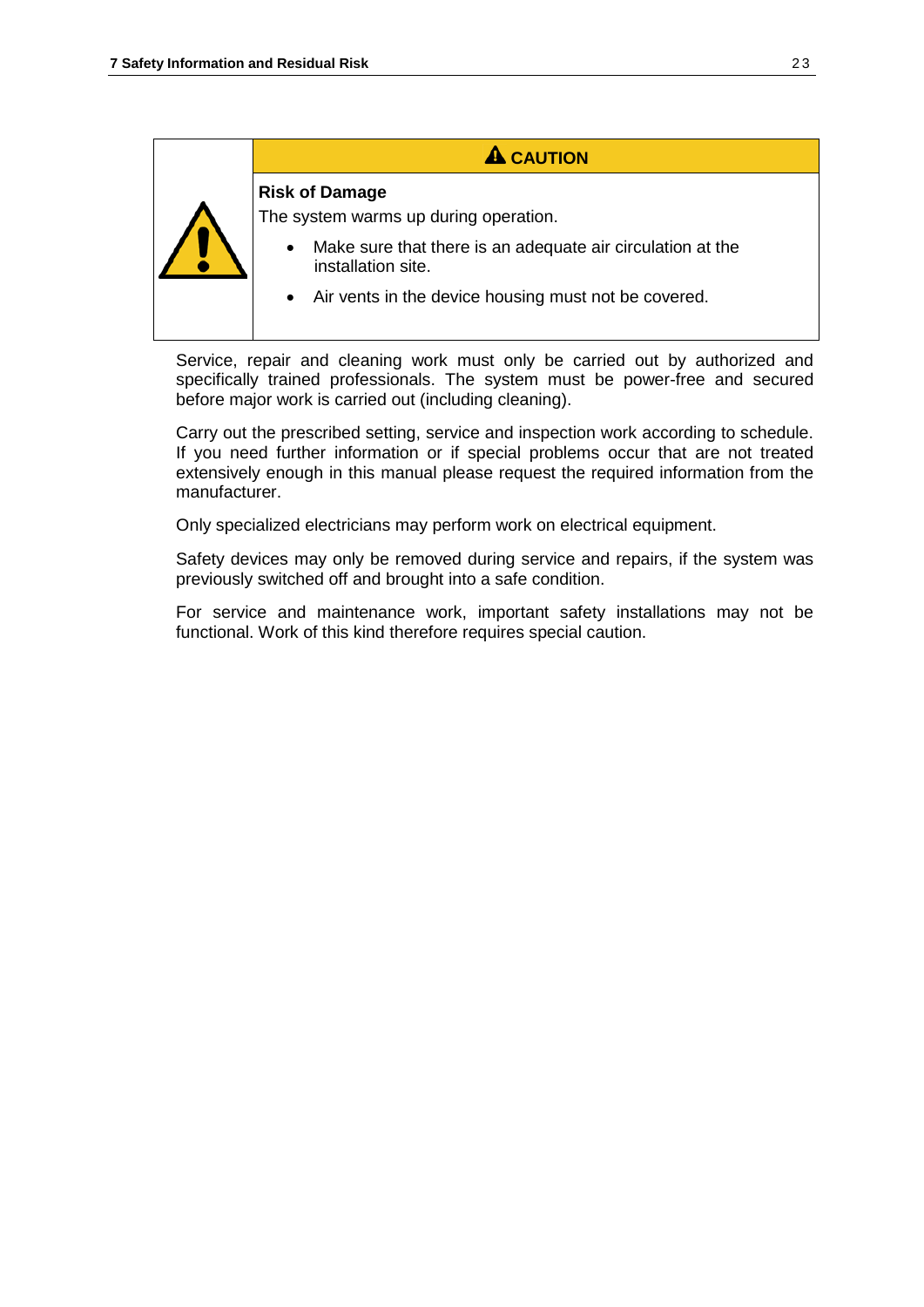## **8 System Description**

BSL-02 is a versatile irradiance chamber on a basis of high quality UV LEDs. The most common UV curing adhesives can be applied, due to the high irradiance of up to 150 mW/cm². The high irradiance allows for very short exposure times.

With the typical UV LED characteristics like "Instant-Start", the dimmability and the long service life, the BSL-02 is ideal for laboratory tests and the manual production. The exposure in the BSL-02 is carried out time- or dose-controlled by the LedControl.

For different applications, wavelengths of 365 nm, 385 nm, 395 nm, 405 nm and 450 nm are available.

Due to the low heat input of the UV-LEDs and the temperature of approximately 40° in the sample chamber, thermal damages of the samples are minimized. Because of the high homogeneity of the irradiance, the samples can be placed in any position.

The BSL-02 has compact outer dimensions, but provides sufficient room in the sample chamber.

In the completely closed and monitored irradiation chamber, the operating personnel are fully protected from the UV radiation.

The components at a glance:



| Pos. | Designation         | Pos. | Designation   |
|------|---------------------|------|---------------|
|      | Irradiation chamber |      | Front door    |
| 3    | Sample plane        |      | Sensor holder |
|      | Cable feedthrough   |      |               |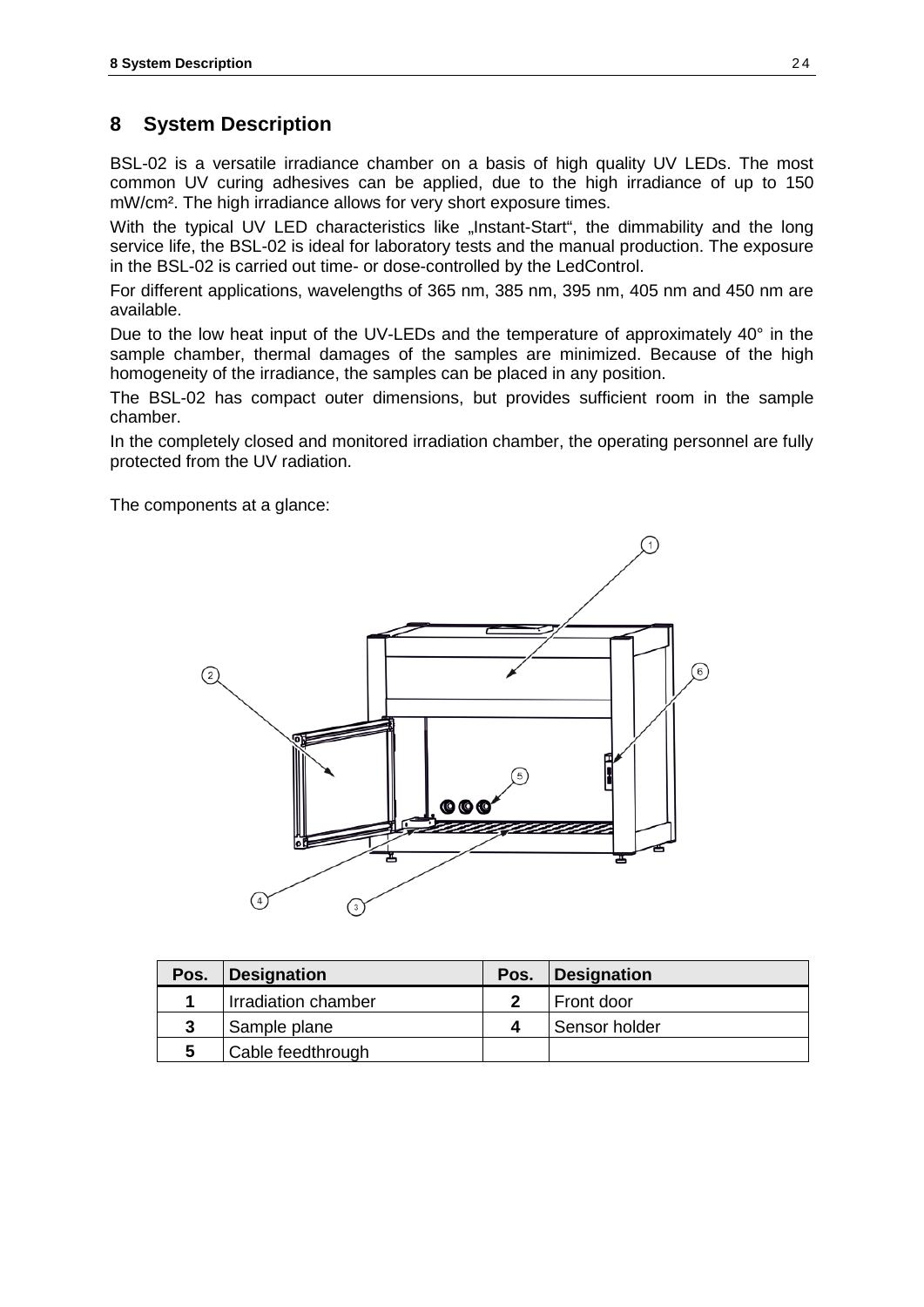Rear view and ventilation concept:



| Pos. | Designation        | Pos. Designation         |
|------|--------------------|--------------------------|
|      | Air inlet for LEDs | Connector for LedControl |
| 3    | Cable feedthrough  | Air inlet for samples    |
| 5    | Air outlets        |                          |



 $(1)$  (2)

| Pos. | Designation | Pos. Designation |
|------|-------------|------------------|
|      | LedControl  | Sensor           |

The LedControl unit contains the power supply, the microcontroller system with display and keyboard and the output controls. The sensor is connected to the backside of the LedControl unit.

The sensors are adapted to the leds, meaning UVA+ sensor for UVA leds for example. The sensors are cosine corrected. Due to the excellent cosine correction it is possible to measure from a side position.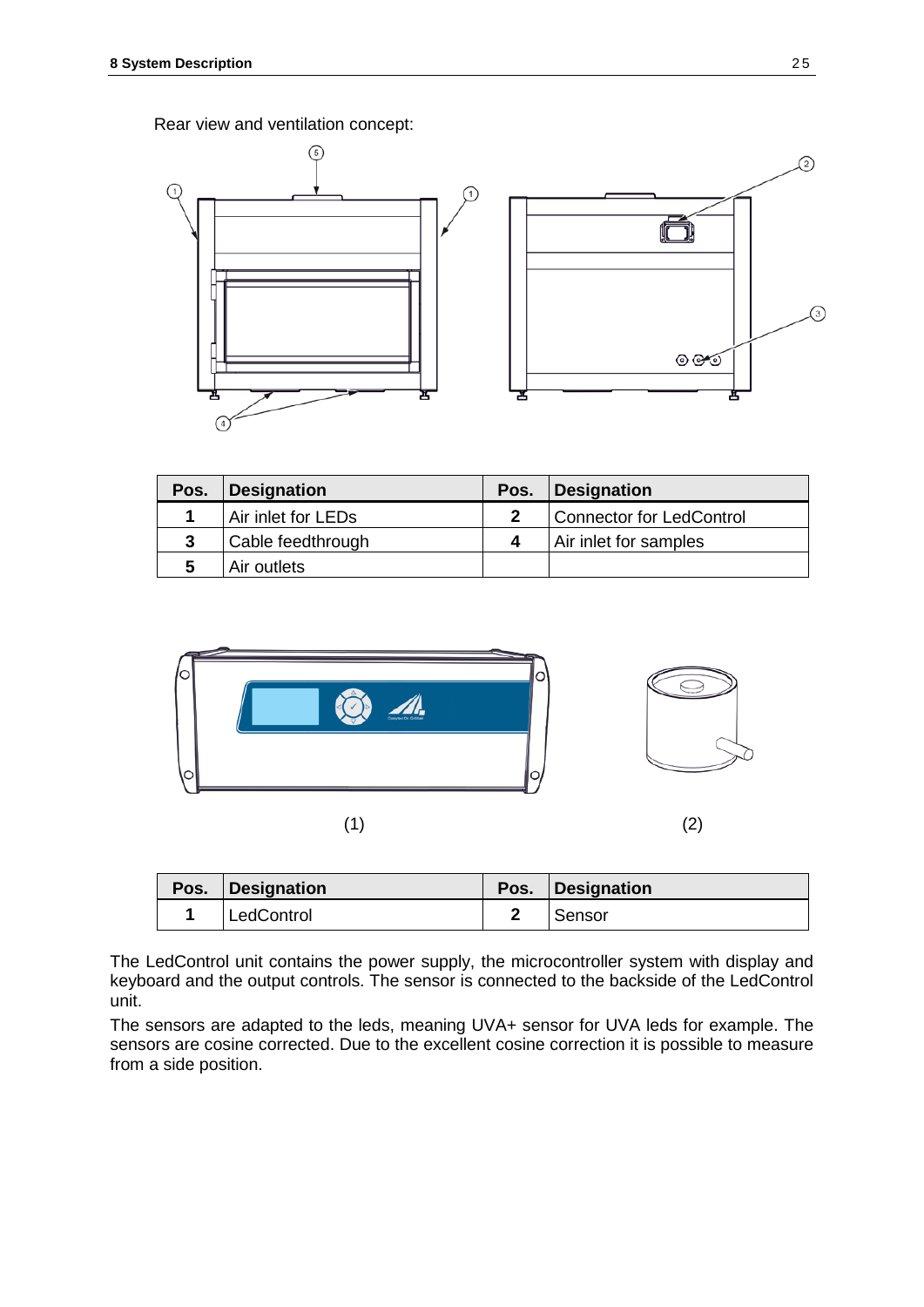#### **The following components are delivered:**

- Irradiation chamber
- Optional: intert box
- LedControl
- Connection cable for chamber and LedControl
- Power line cable
- This documentation



For a simple description, the above mentioned components are collectively referred to as system.

#### **The following components are required by the customer:**

• none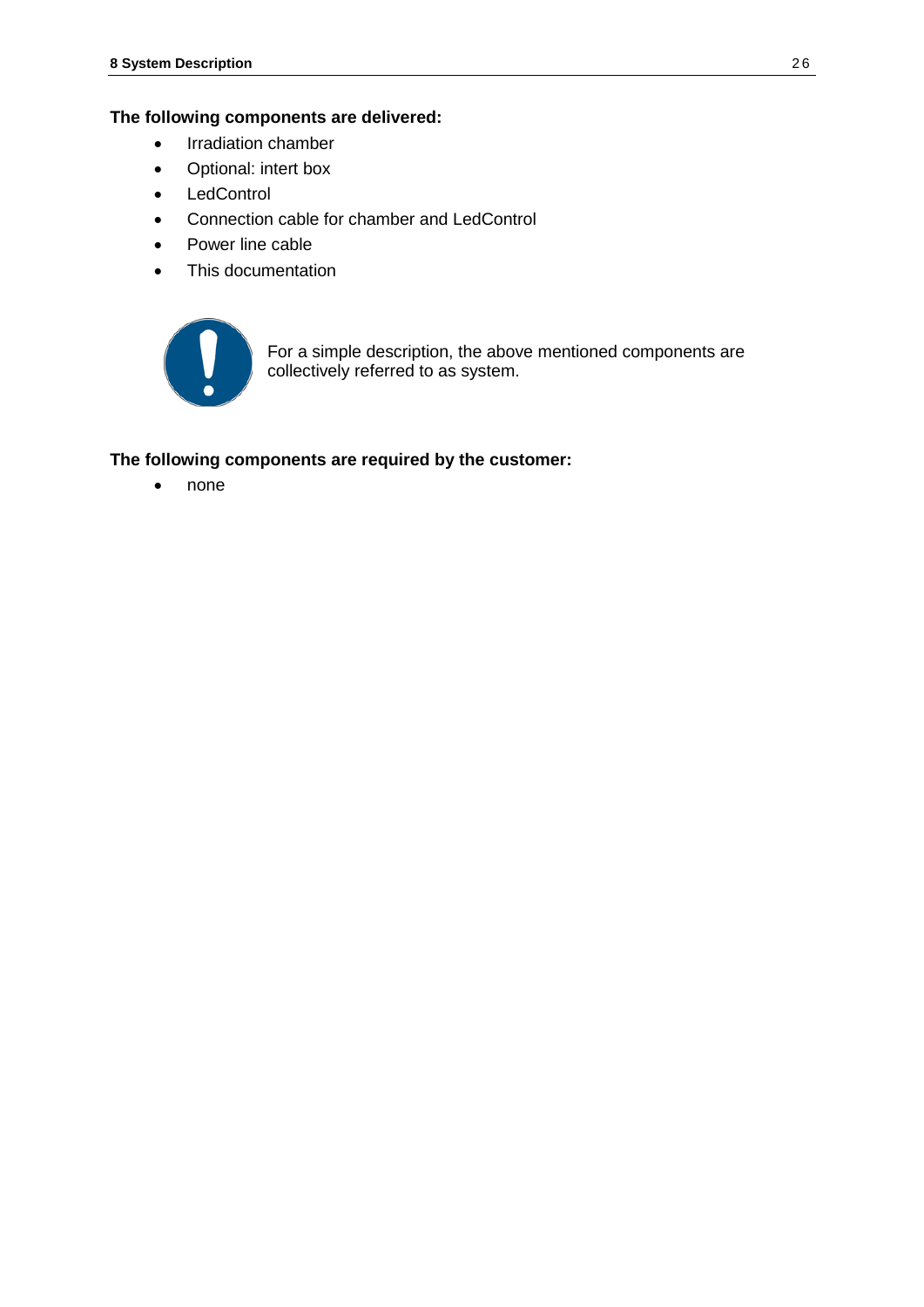# <span id="page-26-0"></span>**9 Commissioning**

• Unpack all components and remove the packaging materials.



- The BSL-02 is supplied with mounted UV LEDs. You don't need to install them.
- The BSL-02 uses a ventilation system. Make sure that the air inlets and outlets are not covered.
- Connect the LedControl with the irradiation chamber using supplied cable.



- If Sensor was ordered:
	- Mount the sensor in the left-hand sensor holder inside the irradiation chamber.
	- Remove sensor caps.
	- Route the sensor cable through cable feedthrough in the rear side of the irradiation chamber.
	- Connect the sensor with the LedControl
- For the operation of the system, please close a potential free earth contact called INTERLOCK by means of the green connector\* at LedControl back side. Note this contact is available if INTERFACE option was ordered only.
- Connect the irradiation chamber with mains voltage.
- Switch on the LedControl by means of the switch on the backside of LedControl
- BSL-02 is completely operated by LedControl.



## **WARNING**

## **Risk of injury!**

By activating the INTERLOCK signal, the operator confirms that all necessary protection in order to protect the operating personnel from direct and reflected radiation have been executed and are effective.

The INTERLOCK input contact is no safety circuit.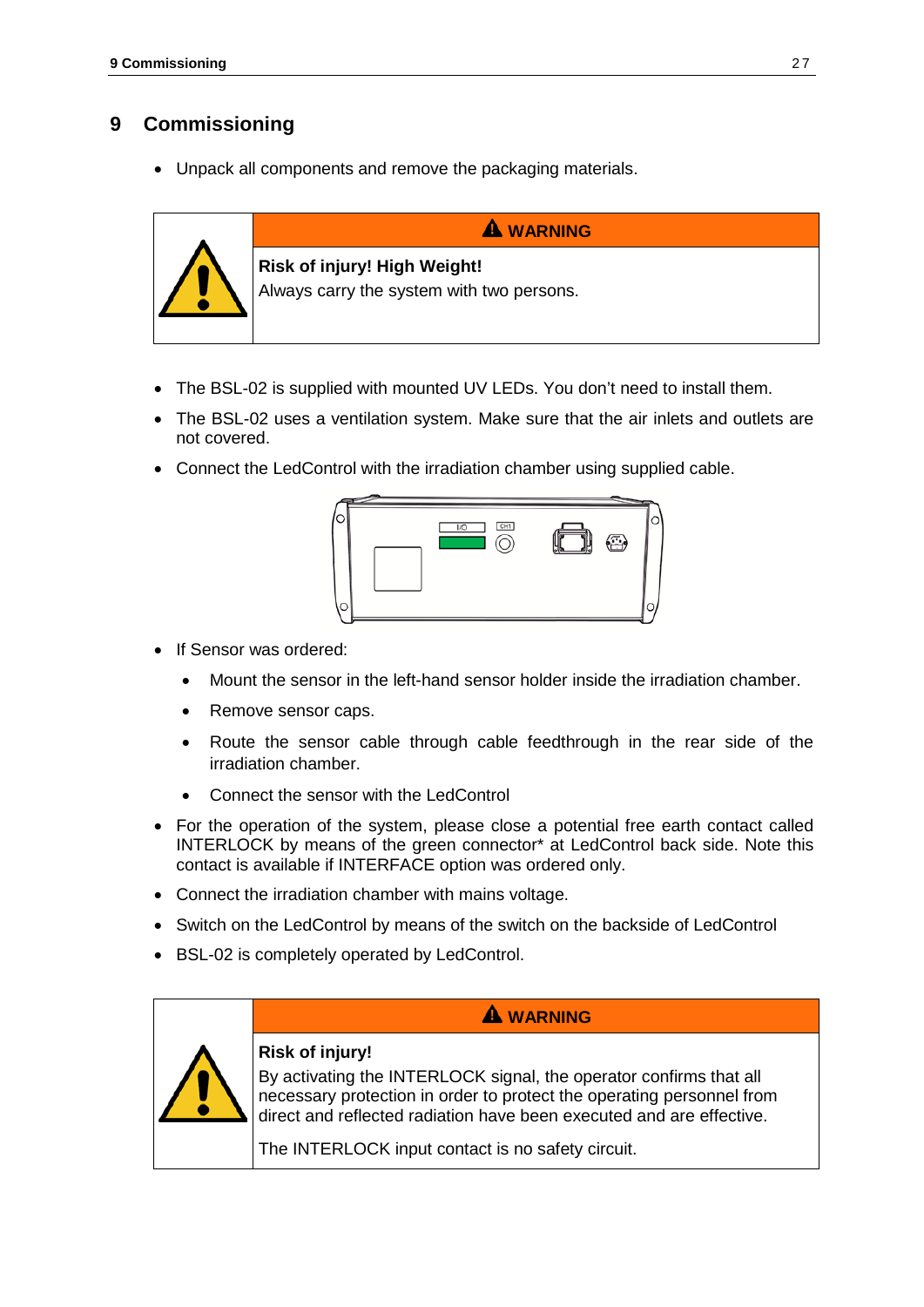## **10 Commissioning and Use of inter box\***

#### **If your chamber is equipped with an inert box:**

Unpack inert box and clean front window with ISOPROPANOL alcohol.

Air-inlet and air-outlet can be changed depending on customer needs.

Pull the connecting hoses for the N2 input and N2 output through the rear openings of the irradiation chamber.

Attach the connecting hoses to the inert box.

Open the inert box with the four screws on the top and place the parts to be irradiated in the inert box.

Place the inert box in the irradiation chamber. Flush inert box until output gas oxygen concentration is below required limit. As an alternative: Flush inert box for several minutes.

Irradiate!

After irradiation, proceed in reverse order.

**Risk of injury!**





**WARNING**

Do not evacuate the inter box. Inert box is not made for evacuation.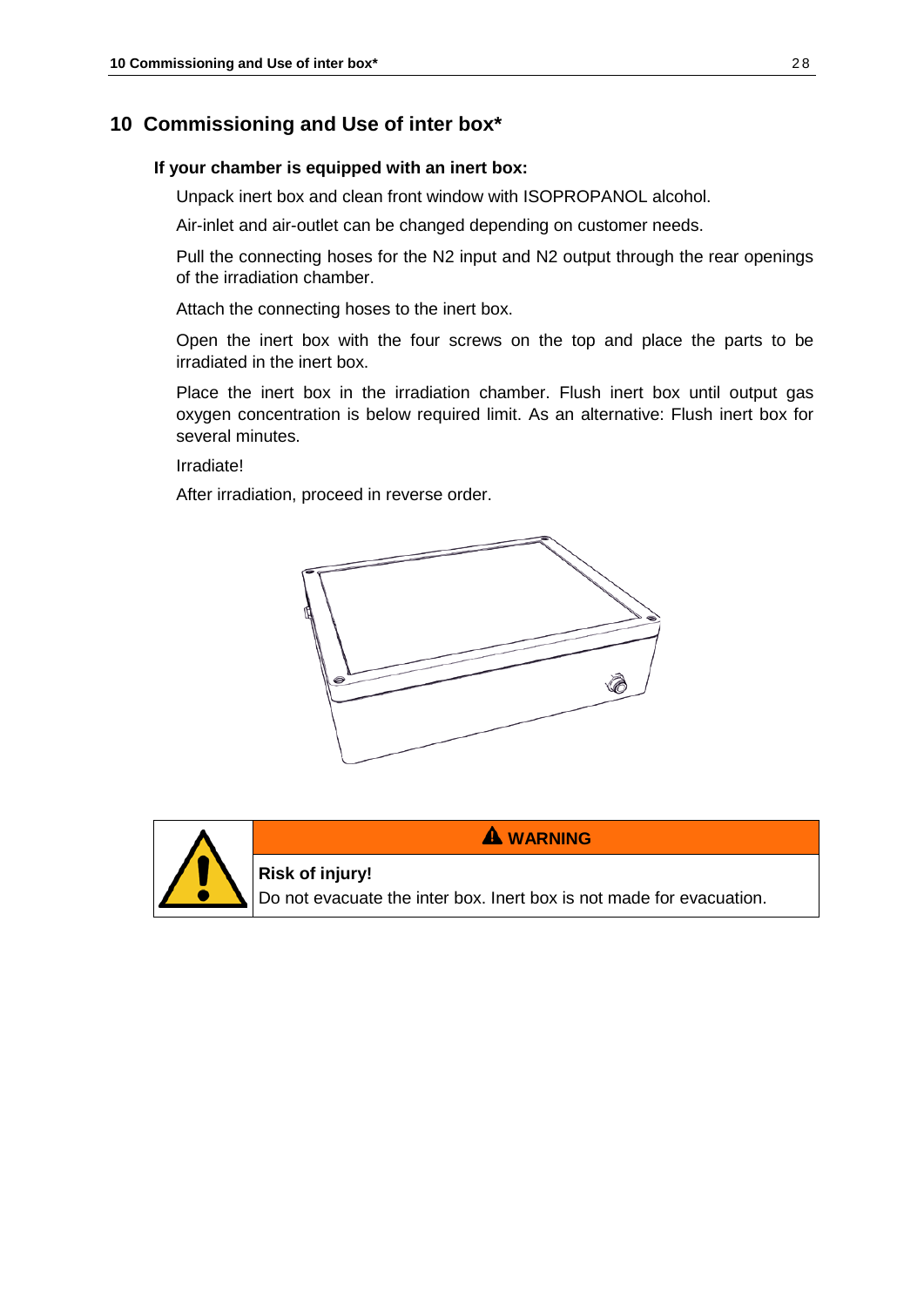# <span id="page-28-0"></span>**11 Operating**

The irradiation chamber is switched on with the power switch on the LedControl (rear side). According to your included options the operation may vary. Options are:

- Sensors and sensor holder
- Dose control function (normally called UV-MAT)

In general:

- Open the front door of the irradiation chamber and place the objects to be irradiated in the irradiation chamber.
- Make sure that the built-in sensor is not covered for dose-controlled radiation.
- Close the front door of the irradiation chamber, otherwise the UV LEDs won't turn on.
- Start the irradiation by LedControl, depending on your options. At the end of the exposure open the front door of the irradiation chamber and carefully remove the irradiated objects. Don't forget to switch off LedControl.

## **11.1 LedControl operation**

The LedControl is operated via five keys. These keys are arranged in the front, right next to the display. The keys and the function configuration are shown below:



| <b>Key</b> | <b>Function</b> |
|------------|-----------------|
|            | Down            |
|            | Up              |
|            | Left            |
|            | Right           |
|            | Confirm / OK    |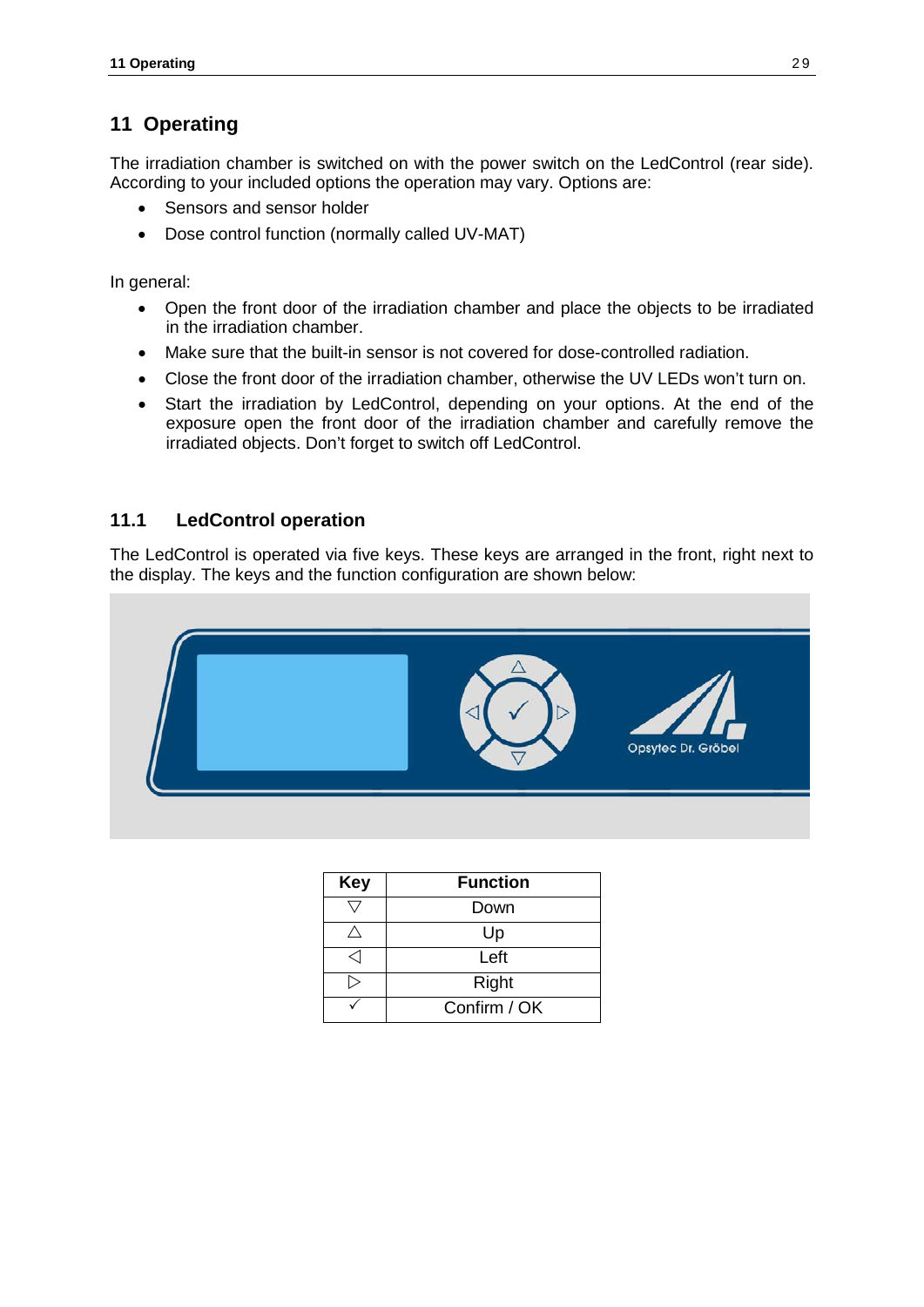Initially after starting the device, the logo appears in the display for 2 seconds.



Now the device is in standby and is displayed in the main menu.

| Main menu             |  |
|-----------------------|--|
| Lamp on $/$ off       |  |
| Power 0100%           |  |
| Set dose              |  |
| <b>Operating Mode</b> |  |
| Setup                 |  |
|                       |  |
|                       |  |

The menu items in the main menu depend upon the settings, i.e. the menu items "Performance 0..100%" and "Irradiation time" are only displayed, when the respective mode has been selected.

In the main menu and all other menus, select the active menu item via the keys  $\triangledown$  and  $\triangle$ . By clicking  $\checkmark$  you confirm the selected menu item. With  $\checkmark$  you return to the previous menu without adopting the changes.

The selected menu item is displayed on a black background and inverted.

The status is displayed in the upper right corner ( $\mathcal{D}(\mathcal{D})$ ). The symbols below have the following meaning:

- LED Module On  $\phi$
- **LED Module Off**  $\odot$
- External set point for the LED performance Ð (optional)
- Internal set point for the LED performance  $\blacksquare$
- $^{\circ}$ Timer mode
- Ł Continuous operation
- D Dose mode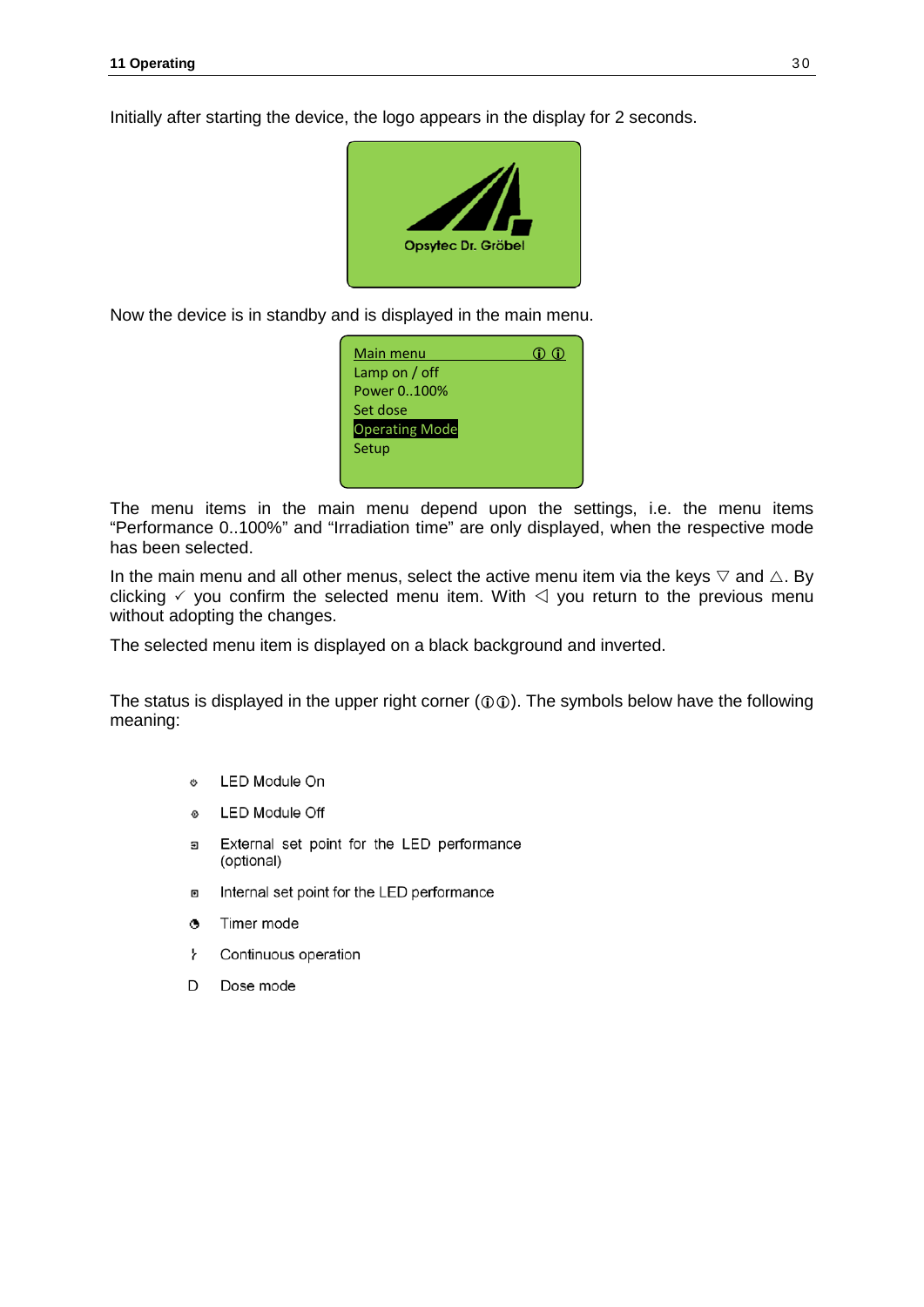#### **11.1.1 Operation Mode**

LedControl offers three operation modes:

- Continuous irr. (irradiation)
- Timer
- Dose\* (sensor necessary)

Using this menu you can set the operation mode settings.



#### **11.1.2 Led on / off – continuous irradiation mode**

Close the door before switching LEDs on. Afterwards select "Lamp On/Off" and press  $\checkmark$ . When the LEDs are switched on, the status monitor is shown in the display. Example:

| Power                          | 00<br>25 °C |
|--------------------------------|-------------|
| 50%                            |             |
| UV-A: 40.00 mW/cm <sup>2</sup> |             |
| Lamp is on                     |             |



By clicking  $(\checkmark)$  the LED is switched off.

With the keys  $\triangledown$  and  $\triangle$  the power can be modified during the operation.

The status monitor displays the actual performance, the internal or external control and error messages.

From the status menu you can return to the main menu by pressing $\triangle$ .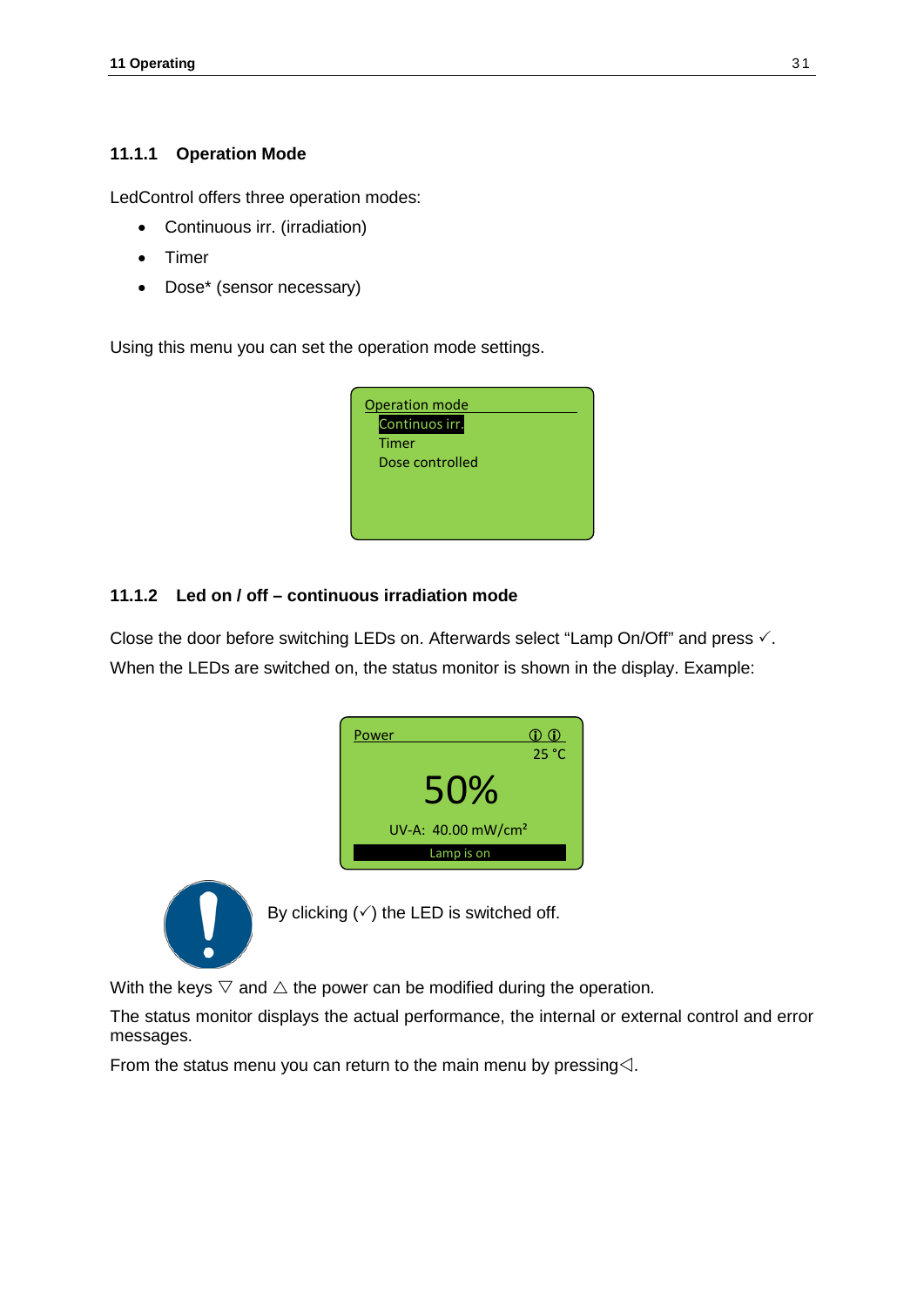#### **11.1.3 Power & Irradiance modification**

In the main menu select the menu item "Power 0..100%". In the submenu you can select the decimal with the keys  $\triangle$  or  $\triangleright$  and set the power with the keys  $\triangle$  or  $\triangledown$  to the desired value. Confirm with OK  $(\checkmark)$  to return to the main menu.

| Power                   | $\oplus$ $\oplus$ |
|-------------------------|-------------------|
| Setpoint in [%]:<br>030 |                   |



Settings below 2% and above 100% are reset to the threshold values



Power settings can be changed during irradiation with keys  $\triangle$  or  $\nabla$ .

#### **11.2 Timer mode**

In the menu "Irradiation Time" you can set the irradiation time for the timer. Therefore select menu item "Set time". If "Set time" is not displayed, please choose "Timer" in menu "Operation Mode" first.

Now you can select the decimal with the keys  $\triangle$  or  $\triangleright$  and with the keys  $\triangle$  or  $\triangledown$  you can set the time to the desired value. Confirm with  $\overrightarrow{OK}$  ( $\checkmark$ ) to return to the main menu.

In timer mode you can set the duration of irradiation:

| Set duration                             |
|------------------------------------------|
| Target duration [s]<br>$\mathbf{1:}\ 00$ |
|                                          |

In timer mode, the LED is started for the pre-set exposure time and it switches off automatically afterwards. By clicking  $(\checkmark)$ , you can abort the exposure. Start irradiation with "Start/Stop"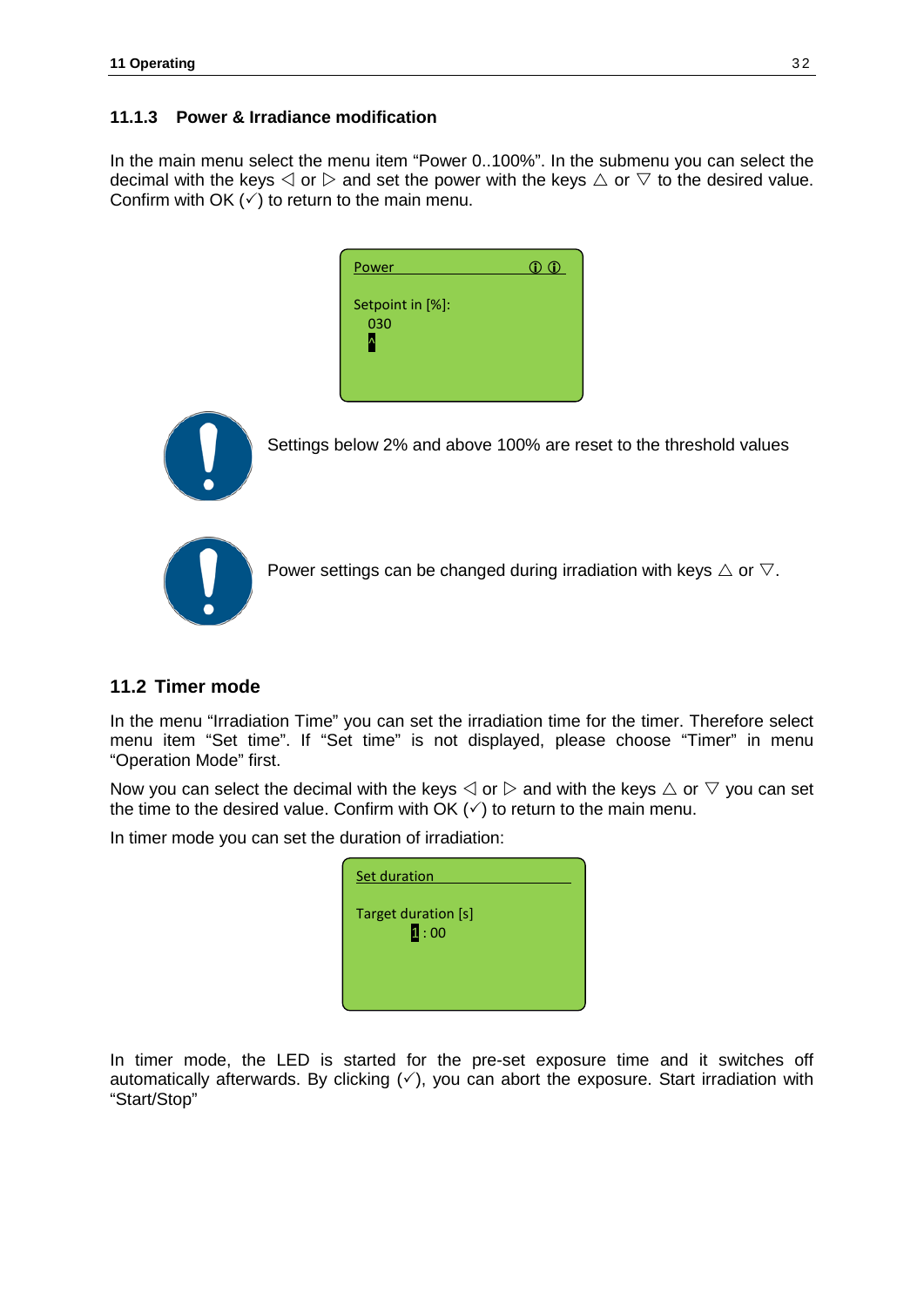



By clicking  $(\check{\\})$  the LED is switched off.

With the keys  $\nabla$  and  $\Delta$  the power can be modified during the exposure.



By clicking  $(\checkmark)$  the exposure is aborted. The maximum duration is 9999 s.

In time controlled mode the irradiation time controlled by a timer only. On the display the irradiation time and, if sensor is connected the irradiance, are displayed. A sensor is not necessary for timer mode.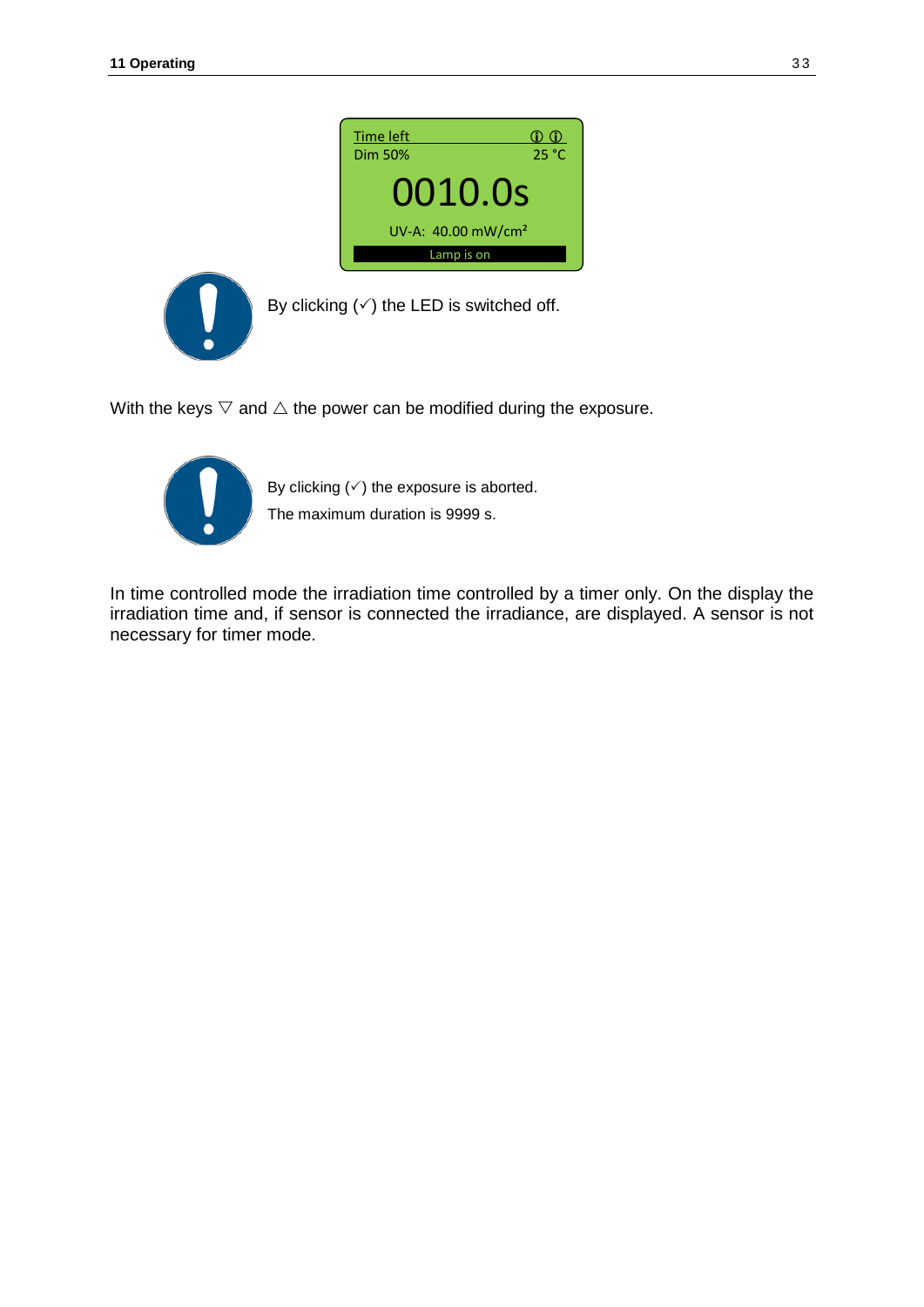## **11.3 Dose controlled mode**

Select operation mode dose.

Confirm by with  $\check{\phantom{1}}$  or  $\triangleright$ . With  $\triangleleft$  you can cancel your input and go back to main menu.



In dose controlled mode the irradiation time is automatically controlled and stops if the desired dose is reached. Note a sensor must be connected therefore.

Set the target dose for an irradiation:





Use the  $\triangleleft$  key to add a digit.

Use  $\triangle$  and  $\nabla$  keys to change value and confirm with  $\checkmark$ .

Return to main menu and start an irradiation by selecting "Start Radiation".

In dose controlled operation mode the current irradiance in mW/cm<sup>2</sup>, the actual irradiation time, the current dose (Is:) and the target dose (Set:) are displayed:

| Dose controlled               |                                                                                           | 6 G G |
|-------------------------------|-------------------------------------------------------------------------------------------|-------|
| UV-A:<br>Time:<br>ls:<br>Set: | 5.05 $mW/cm2$<br>00:00:00:50<br>$0.002507$ J/cm <sup>2</sup><br>10.0000 J/cm <sup>2</sup> | 25 °C |



mW/cm² and J/cm² are automatically calculated.

Stop an irradiation by pressing  $\checkmark$  for at least 2 seconds.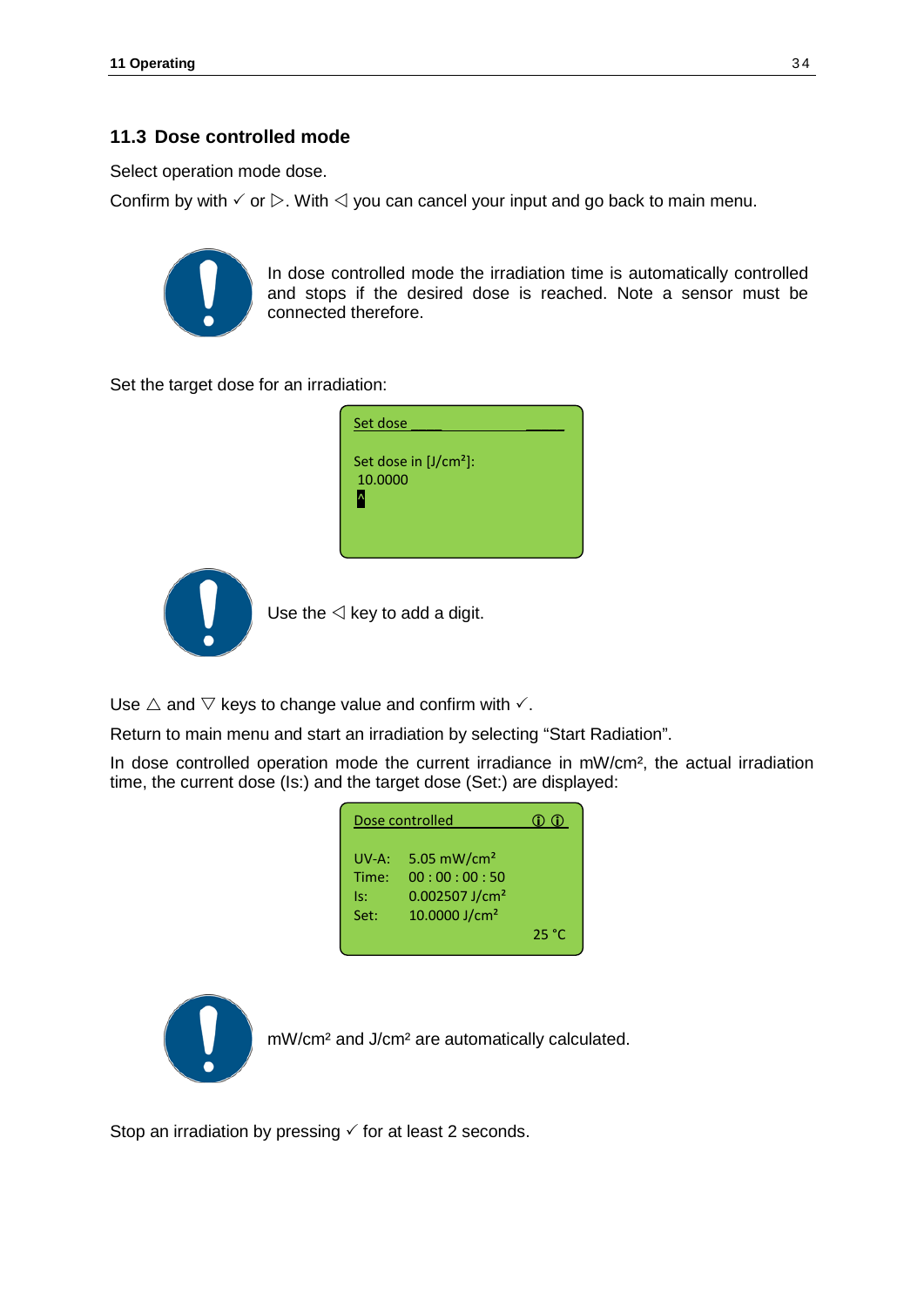## **11.4 Setup of internal settings**

## **11.5 Settings, system behavior**

Using this menu you can set the system settings and display LED temperture.

| Setup       |  |
|-------------|--|
| Language    |  |
| Version     |  |
| Intern      |  |
| Temperature |  |
|             |  |
|             |  |

#### **11.5.1 Setting the menu language**

The menu languages German and English are available. The setting is taken out in the menu "Settings", then click on "Language".

| Language          |  |
|-------------------|--|
| German<br>English |  |
|                   |  |

Select the desired language with the keys  $\triangledown$  and  $\triangle$  and confirm with  $\checkmark$ .

### **11.5.2 Version**

This will shows installed firmware version:



#### **11.5.3 internal**

<span id="page-34-0"></span>To enter menu type in the PIN code, *see next chapter*.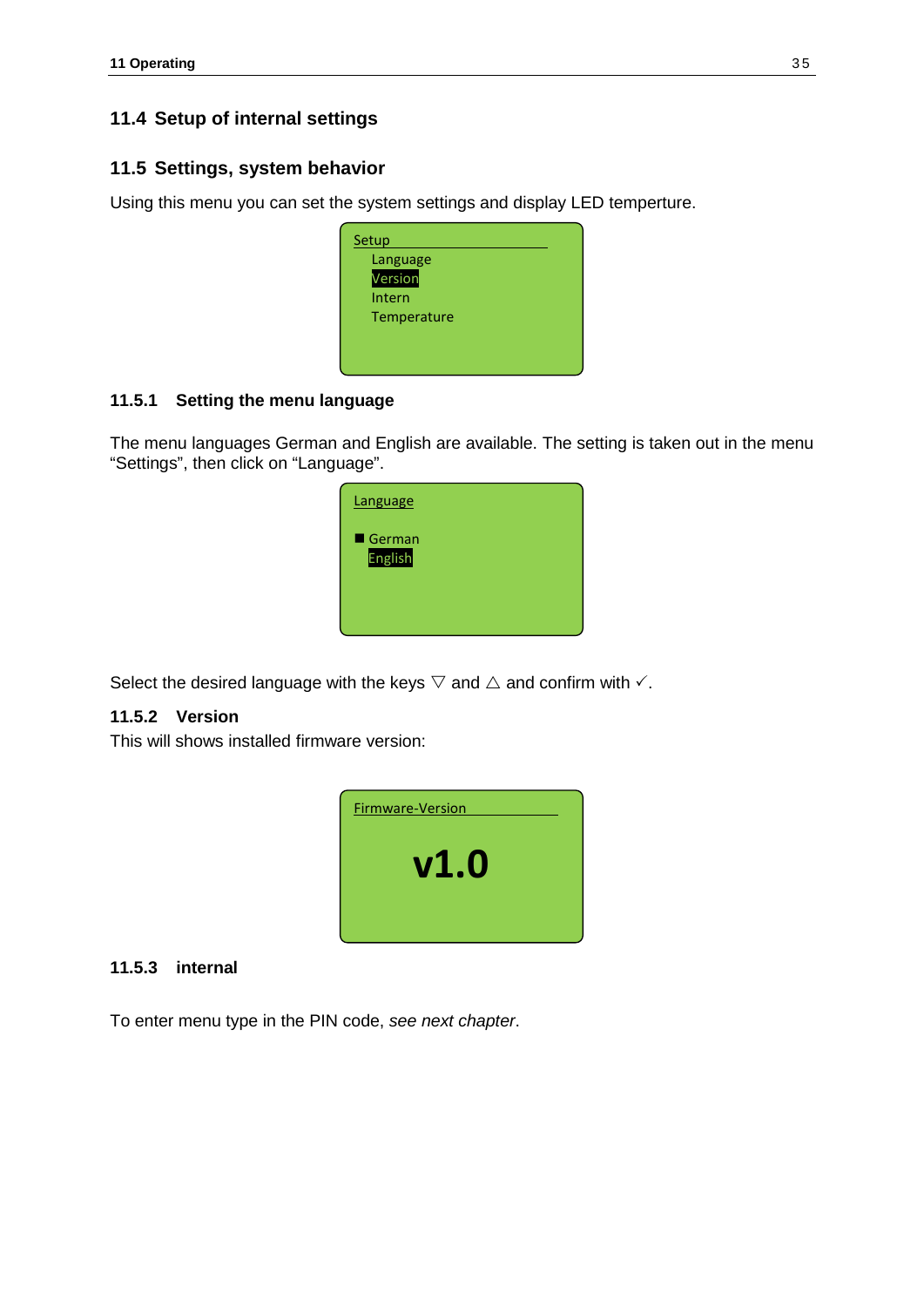#### **11.6 Internal settings**

Using this menu you can set the system settings. Therefore enter the PIN code, *see chapter technical data*, must be entered.



Even without PIN the operational hours, connected sensors and firmware version are displayed. After entering PIN and confirmation with OK you can change system settings:

| <b>Chamber settings</b> |  |
|-------------------------|--|
| Sensorfactors           |  |
| Safety time             |  |
|                         |  |
|                         |  |
|                         |  |
|                         |  |

#### **11.6.1 Sensor factors**

In this submenu the sensor specific adjustments are placed. It is possible to do the sensor adjustment and set the upper and lower limits.

#### **11.6.2 Calibration\***

The calibration factor is used to calculate the irradiance for another place then the senor place. For example:

| <b>Calibration factor UVA</b> |  |
|-------------------------------|--|
| Set:<br>1.0000<br>Δ           |  |
|                               |  |

The standard value for this is 1.000 (one). Therefore the irradiance is the irradiance at the sensor place.

If you want to convert the reading for another position you have to measure the irradiance in the target position and in the sensor position. The result of the division from the target value and the sensor value is the necessary calibration factor.

Navigate with  $\triangleleft$ ,  $\triangleright$  and set value with  $\triangle$ ,  $\triangledown$ . Confirm with  $\checkmark$  to go back to setup menu.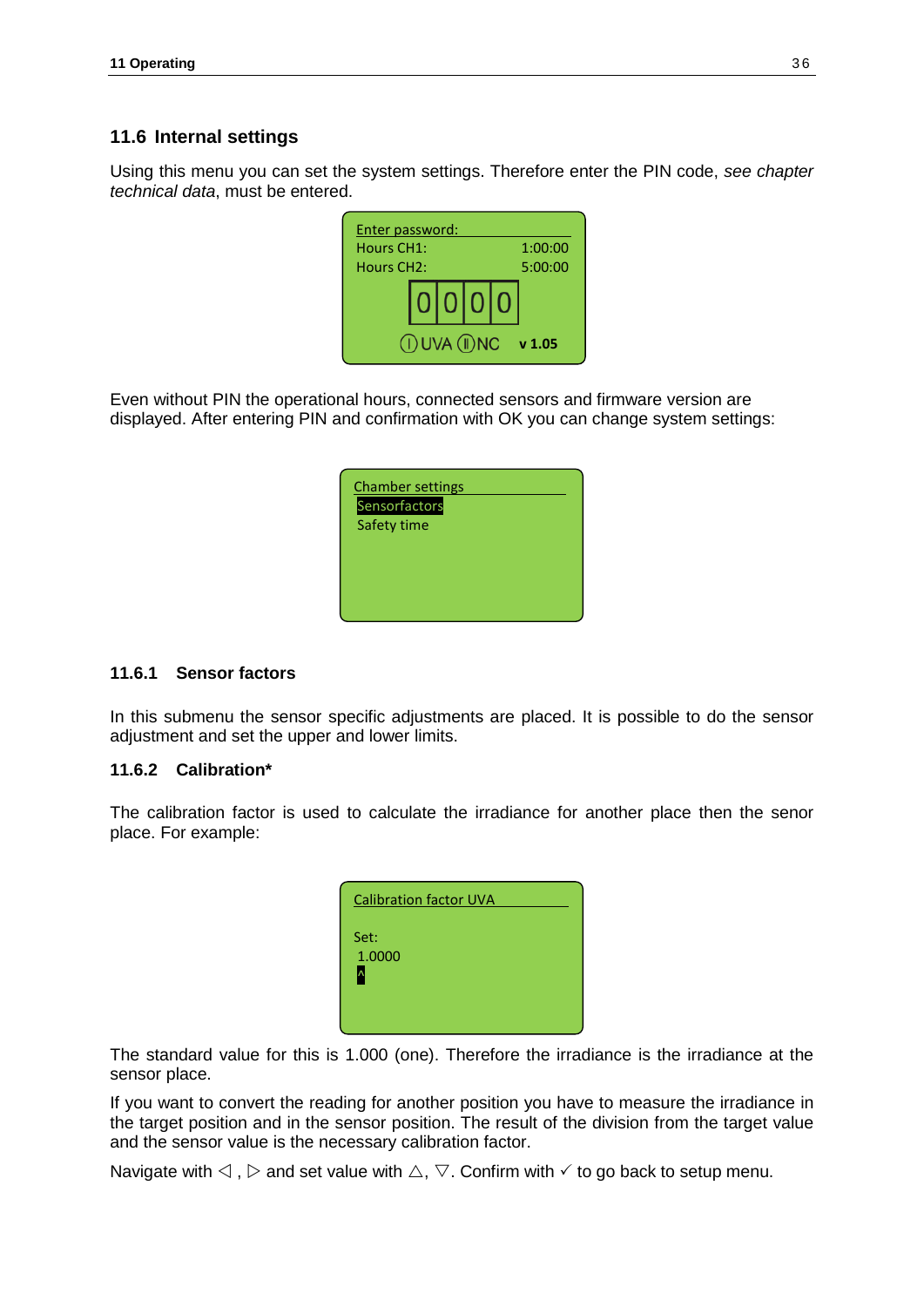

#### **11.6.3 Upper and lower limit / Calibration each spectral range\***

The upper and lower limits have the function of monitoring the sensors. For example:



For the determination of the limit values you have to set the upper limit on e.g. 300 mW/cm² and the lower limit on 0 mW/cm². No error can occur with this setup (if the calibration factor is set to 1.0). After an adequate warm up time you have to read the values and can now adjust the upper and lower limit e.g.  $\pm 25\%$  of the sensor value. Strong fluctuations during the warming up should be faded out with the delay time.

#### **11.6.4 Safety time\***

Timing values can be adjusted in menu "safety time". See delay time, max. time and waiting time.

#### **Delay time\***

The delay time is the time, which the UV-Mat waits until it starts to monitor the sensor signal. It should be as long as the leds need to get on a constant irradiancy delivery.

#### **Max. time\***

Max. time is a safety function. After reaching this time the irradiation is stopped.

#### **Waiting time\***

The waiting time is the time after the irradiation which must be waited to start a new irradiation. This time should be so long, that double irradiation is to be excluded. It should be set at least to **3 seconds** to prevent immediate user restart.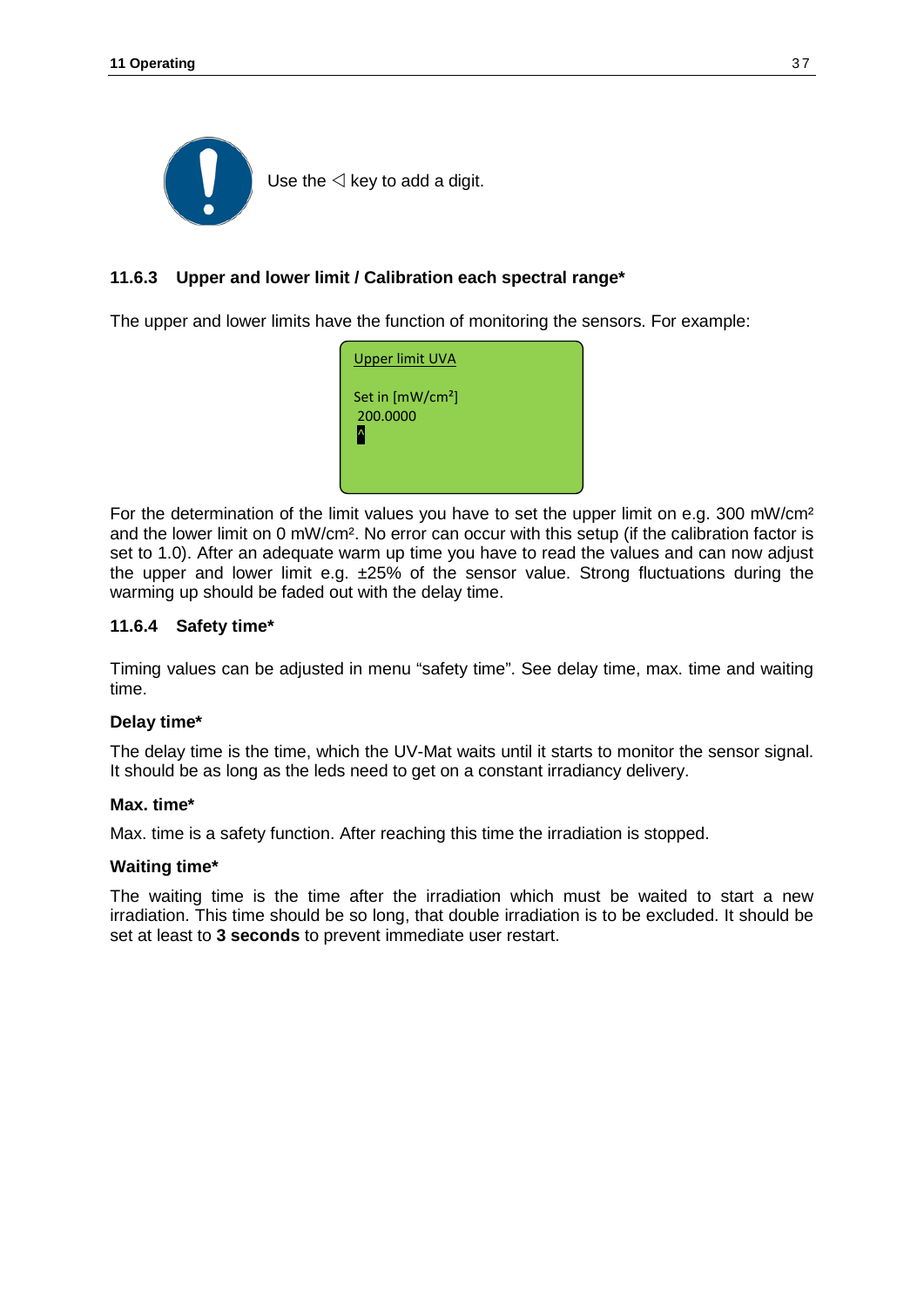# **12 Technical Data**

| <b>General data</b>         |                                                       |  |
|-----------------------------|-------------------------------------------------------|--|
| Ambient temperature         | 10 to 40 °C                                           |  |
| Storage temperature         | -10 to 60 $\degree$ C                                 |  |
| Humidity                    | < 80% non-condensing                                  |  |
| Cooling                     | Air cooling                                           |  |
| Maximum housing temperature | < 60 °C                                               |  |
| Sample temperature          | ~40 °C +/- 10 °C. Add. heating up by UV<br>irradiance |  |
| Dimensions, chamber         | $\sim$ 58 cm x 40 cm x 47 cm (L x T x H)              |  |
| Interior chamber            | 46 x 32 x 25 cm                                       |  |
| Dimensions, LedControl      | $\sim$ 36 x 34 x 14 cm                                |  |
| Weight, chamber             | $-30$ kg                                              |  |
| Weight, LedControl          | $~-$ 4 kg                                             |  |
| <b>Type</b>                 | tabletop device                                       |  |

| Installation, minimum clearances |            |  |
|----------------------------------|------------|--|
| Installation of the system       | horizontal |  |
| Minimum clearance, above         | 4 cm       |  |
| Minimum clearance, lateral       | 4 cm       |  |

| <b>Power Supply and Connections</b> |                                                           |  |
|-------------------------------------|-----------------------------------------------------------|--|
| Operating voltage and frequency     | 100 - 240 V, 50/60 Hz                                     |  |
| Maximum input power                 | up to 1200 W                                              |  |
| Connection irradiation chamber      | rear Harting plug                                         |  |
| Control input                       | 24 V, input current < 20 mA                               |  |
|                                     | High level $> 15$ V, positive logic<br>Low level $<$ 12 V |  |
| I/O connector (optional)            | Phoenix Contact MC 1,5/15-STF-3,81                        |  |
|                                     | part number: 18 27 83 9                                   |  |

| <b>PIN</b> |      |
|------------|------|
| code       | 7243 |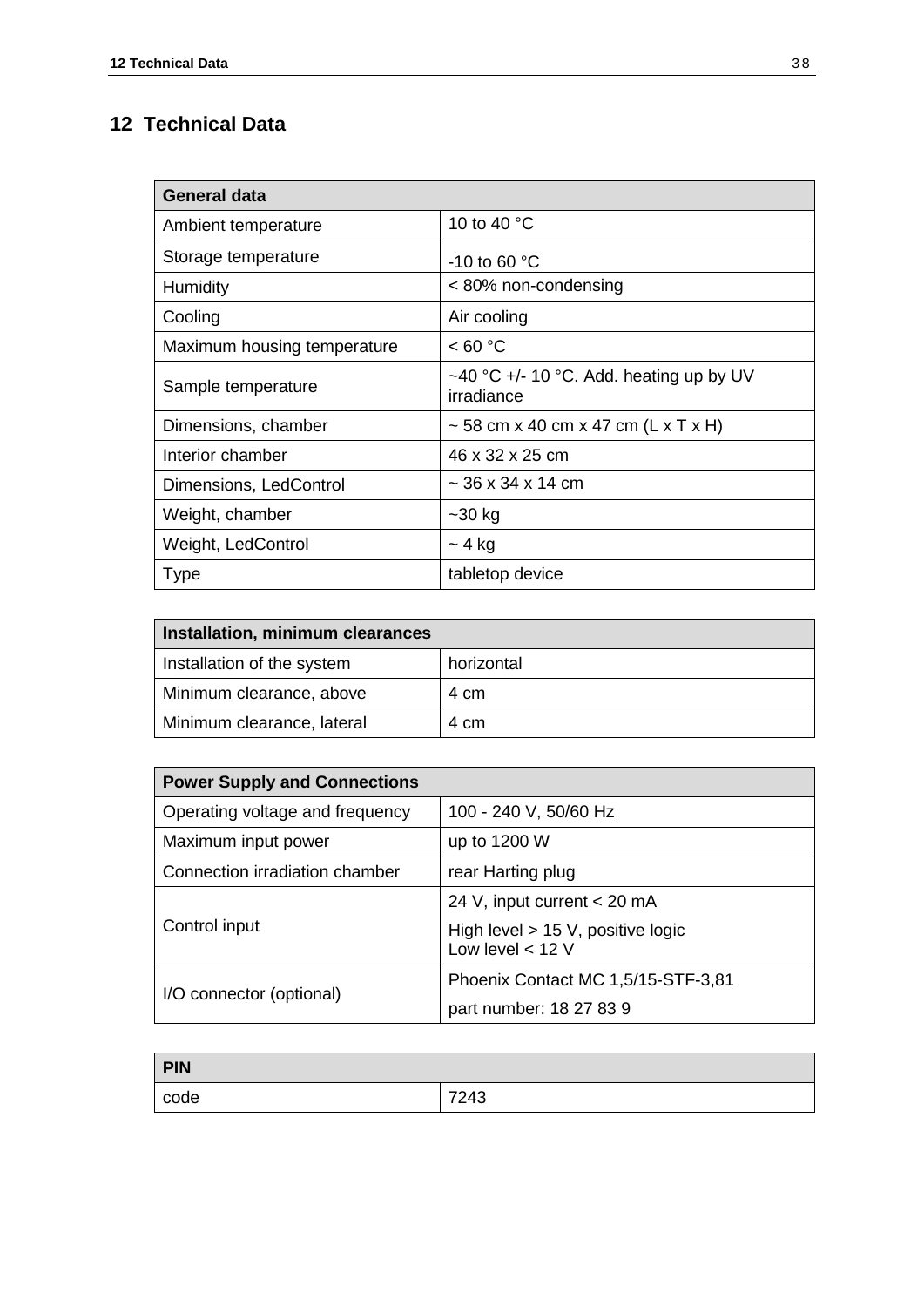| Interface I/O Option PIN Allocation* |                       |                                               |  |  |
|--------------------------------------|-----------------------|-----------------------------------------------|--|--|
| Interface, rear control              | <b>Signal</b>         | Interface, rear control                       |  |  |
| Pin 1                                | Interlock Out (5V)    | <b>Interlock</b>                              |  |  |
| Pin <sub>2</sub>                     | Interlock In (5V)     |                                               |  |  |
| Pin 3                                | $+24V$                |                                               |  |  |
| Pin <sub>4</sub>                     | <b>GND</b>            | Suppy voltage                                 |  |  |
| Pin 5                                | <b>Not Connected</b>  |                                               |  |  |
| Pin 6                                | <b>Not Connected</b>  |                                               |  |  |
| Pin 7                                | Trigger IN (24V)      |                                               |  |  |
| Pin <sub>8</sub>                     | Trigger OUT (24V)     | Slave mode, steady<br>operation or timer mode |  |  |
| Pin 9                                | <b>GND</b>            |                                               |  |  |
| Pin 10-15                            | <b>Not Connected</b>  |                                               |  |  |
| <b>Pin 14</b>                        | $+24$ V (fan cable 1) | Suppy voltage for housing<br>fans             |  |  |
| <b>Pin 15</b>                        | GND (fan cable 2)     |                                               |  |  |

| <b>External control*</b> |                                                                                                                                           |  |
|--------------------------|-------------------------------------------------------------------------------------------------------------------------------------------|--|
| Trigger input            | Connecting trigger input (PIN7) with $+24V$<br>activates a trigger.                                                                       |  |
| Continuous operation     | The LED is lit, as long as a trigger signal is<br>activated.                                                                              |  |
| Trigger operation        | The activation of a trigger ("positive edge")<br>starts the irradiance with the set duration.                                             |  |
| Constant mode            | Internal optical photodiode is calibrated to<br>external reference (sensor) value and keeps<br>irradiance constant (within system limits) |  |
| Analogue input           | 0.10V                                                                                                                                     |  |
| LED power                | $0 V = 2\%$ , $10V = 100\%$                                                                                                               |  |

| lnert box <sup>*</sup>           |                                  |  |
|----------------------------------|----------------------------------|--|
| <b>Dimensions</b>                |                                  |  |
| Irradiation window dimensions    |                                  |  |
| Air Inlet & Air outlet connector |                                  |  |
| Evacuable                        | No                               |  |
| Max input pressure               | 1,2 bar, do not close gas outlet |  |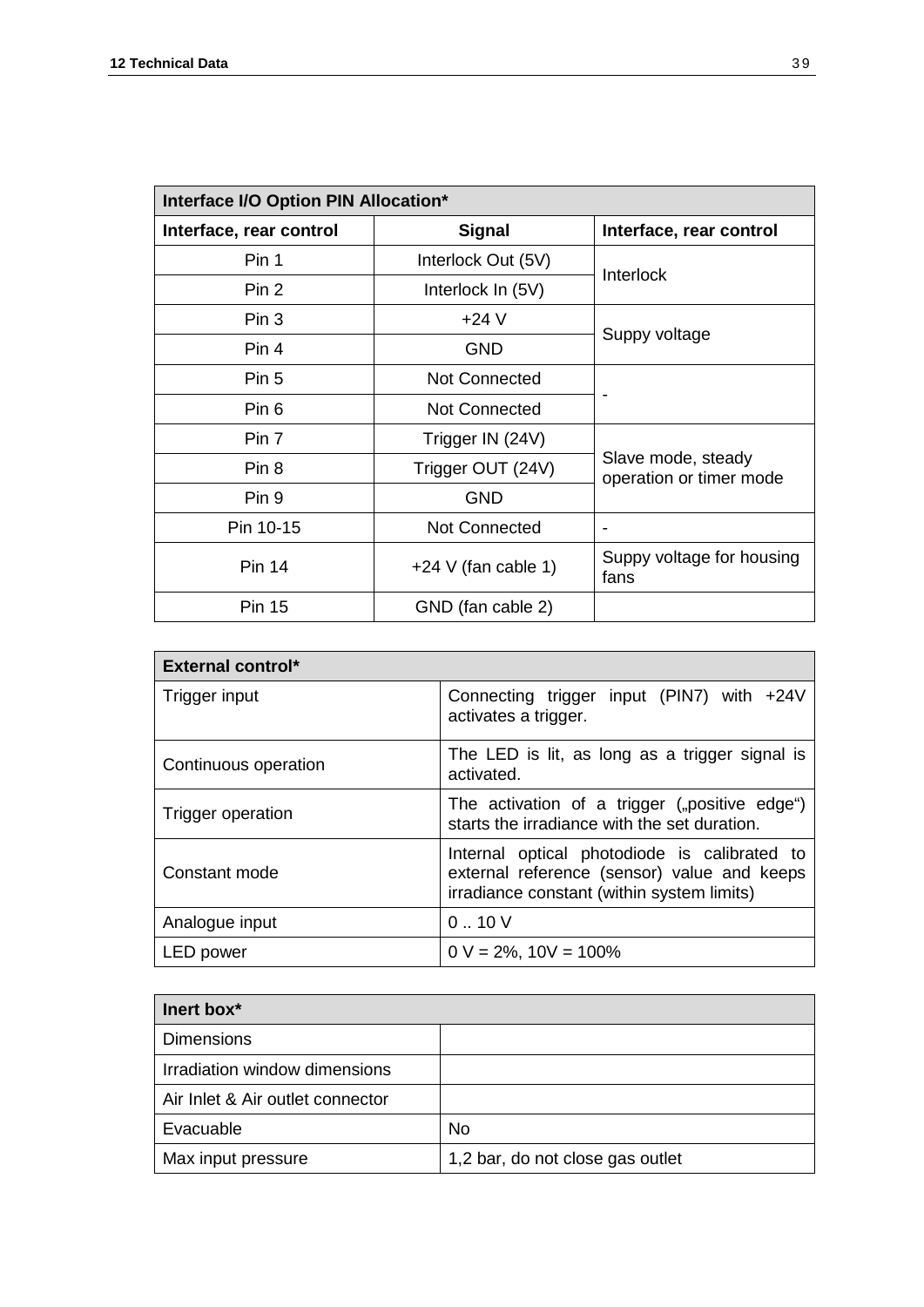## **13 Spare Parts**

## **When ordering spare parts, please contact:**

Opsytec Dr. Gröbel GmbH Am Hardtwald 6-8 76275 Ettlingen **Germany** Phone +49 - 7243 - 94 783 - 50 Fax +49 - 7243 - 94 783 – 65

Visit our website at: www.opsytec.de